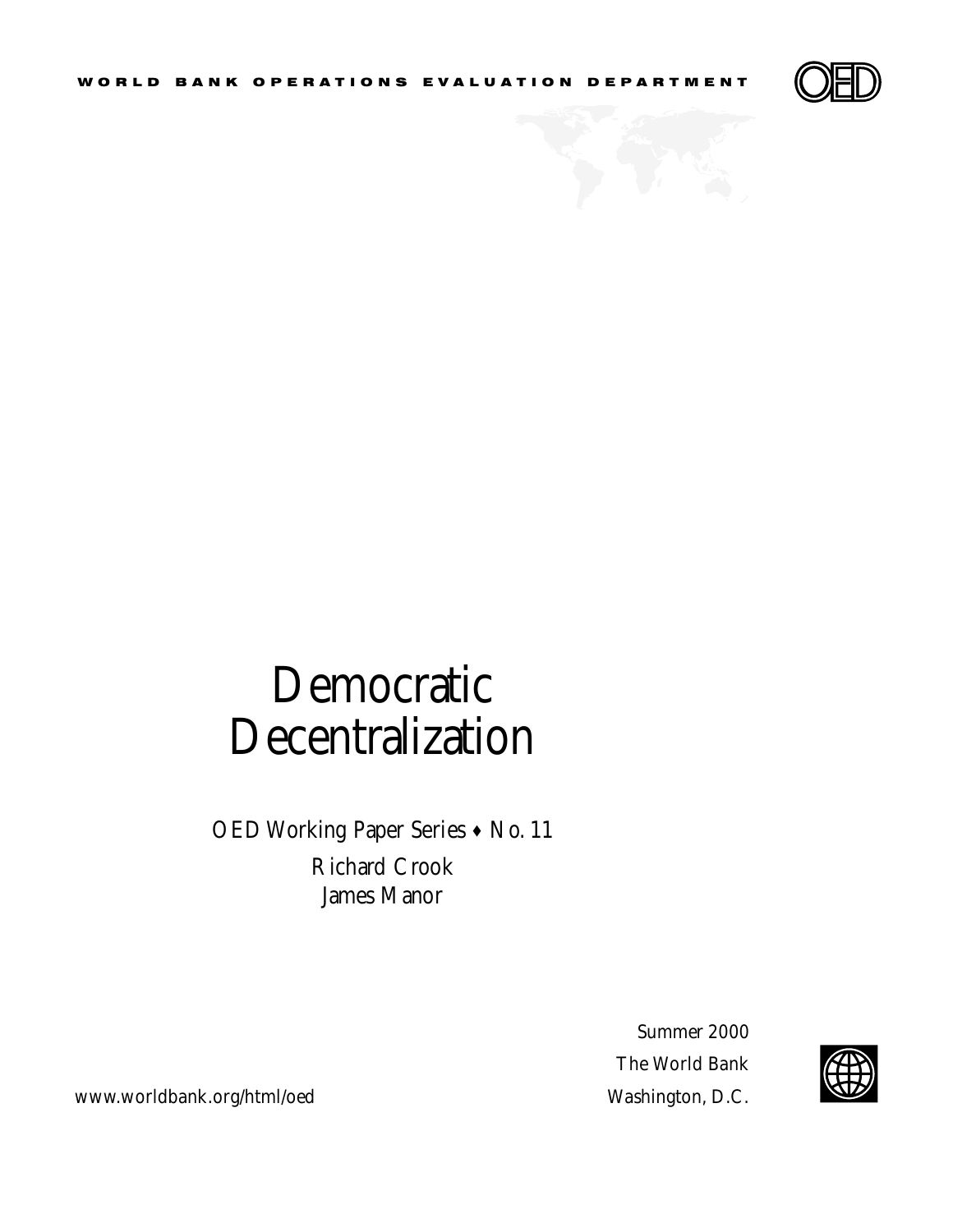### Copyright 2000

Operations Evaluation Department Partnerships & Knowledge Programs (OEDPK) Email: ecampbellpage@worldbank.org Email: eline@worldbank.org Telephone: 202-473-4497 Facsimile: 202-522-3125

The opinions expressed in this report do not necessarily represent the views of the World Bank or its member governments. The World Bank does not guarantee the accuracy of the data included in this publication and accepts no responsibility whatsoever for any consequence of their use. The boundaries, colors, denominations, and other information shown on any map in this volume do not imply on the part of the World Bank Group any judgment on the legal status of any territory or the endorsement or acceptance of such boundaries.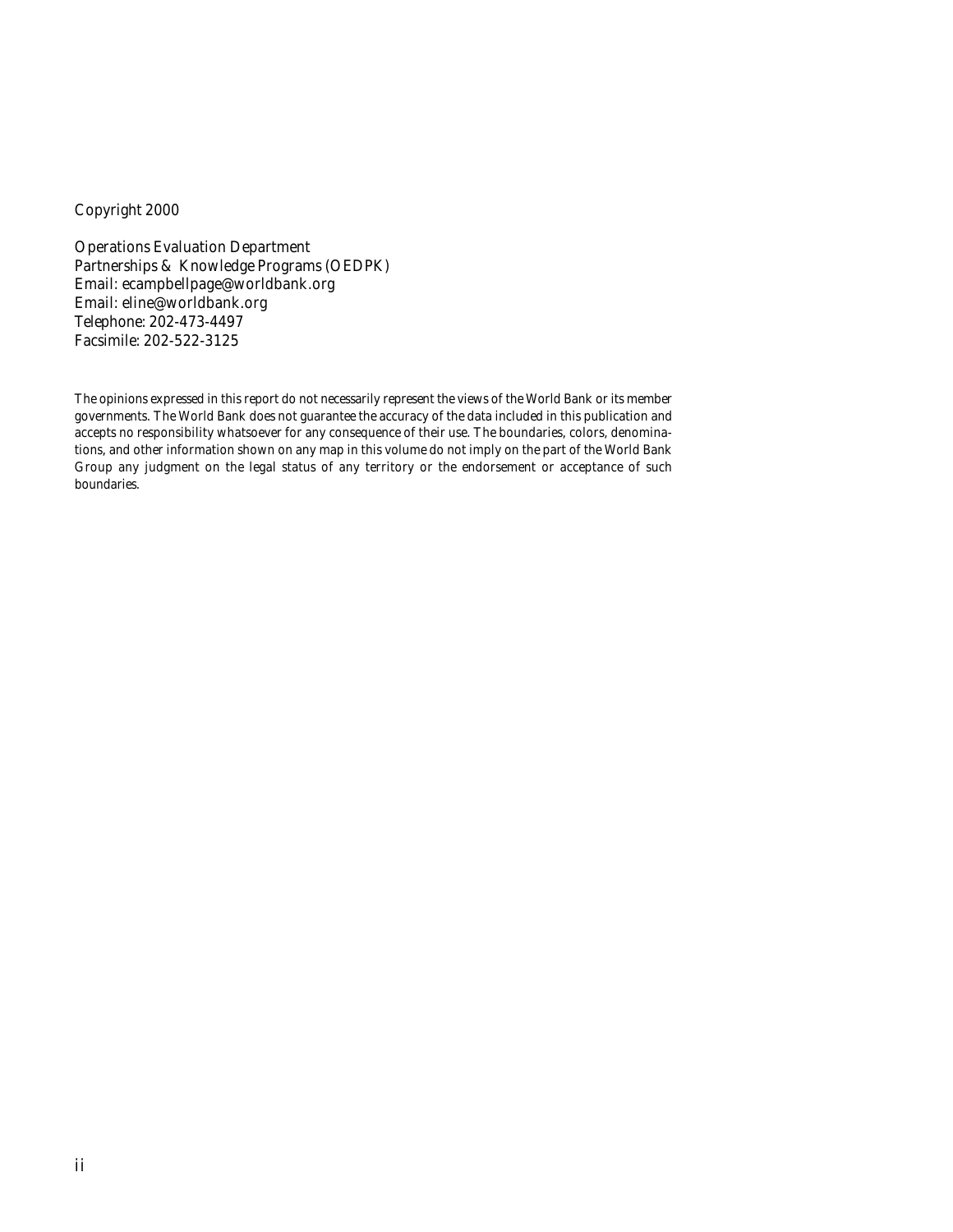# **Contents**

| V   | Acknowledgments                                                                                                                                                                                                                                                                                                                                                                                                |
|-----|----------------------------------------------------------------------------------------------------------------------------------------------------------------------------------------------------------------------------------------------------------------------------------------------------------------------------------------------------------------------------------------------------------------|
| vii | Preface                                                                                                                                                                                                                                                                                                                                                                                                        |
| 1   | <b>Introduction</b>                                                                                                                                                                                                                                                                                                                                                                                            |
| 3   | Ownership<br><b>Ownership by Governments</b><br>3<br><b>Ownership by People</b><br>4<br>Civil Society and Ownership<br>4                                                                                                                                                                                                                                                                                       |
| 7   | <b>Holistic Development</b>                                                                                                                                                                                                                                                                                                                                                                                    |
| 9   | Partnerships                                                                                                                                                                                                                                                                                                                                                                                                   |
| 11  | <b>Structural Concerns</b><br>11 Transparency<br>11 Openness<br>12 Accountability<br>12 Probity<br>12 Inter-governmental Finance                                                                                                                                                                                                                                                                               |
| 15  | Social and Human Concerns<br>15 Social Programs<br>15 Violence and Social Unrest<br>16 Education, Health, and Water<br>16 Poverty Alleviation                                                                                                                                                                                                                                                                  |
| 17  | <b>Other Development Concerns</b><br>17 Fostering Sustainable Development<br>17 Contributing to Monitoring of Government Performance<br>17 Encouraging a Long-Term Perspective on Development<br>17 Sequencing Policies, Programs, and Projects<br>18 Contributing to the Appropriate Pacing of Reforms                                                                                                        |
| 19  | <b>Enhancing Financial Capacity and Mobilizing Local Resources</b><br>20 Enhancing Government Legitimacy<br>20 Promoting Economic Growth<br>20 Improving Governance and Information Flows<br>21 Adjusting Government Policies to Local Conditions<br>21 Scaling Up from (and Replicating) Successful Local Experiments<br>21 Maintaining Higher-level Influence When Decentralization Threatens Public Welfare |
| 23  | <b>Potential Results from Democratic Decentralization</b><br>24 What Can the World Bank Do to Facilitate Democratic Decentralization?                                                                                                                                                                                                                                                                          |
| 27  | References                                                                                                                                                                                                                                                                                                                                                                                                     |
| 31  | <b>Endnotes</b>                                                                                                                                                                                                                                                                                                                                                                                                |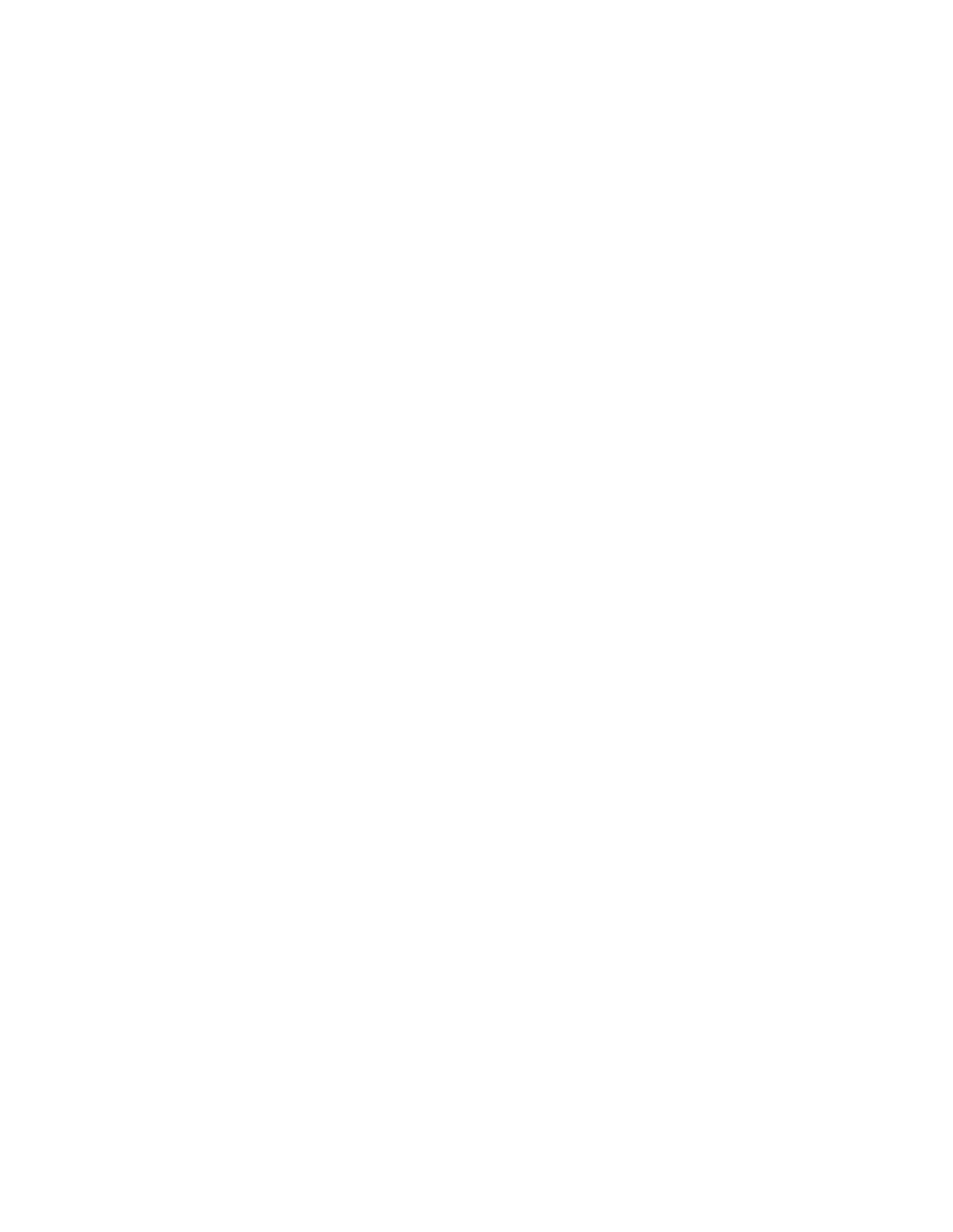# Acknowledgments

Richard Crook and James Manor prepared this Working Paper for the 1999 Annual Review of Development Effectiveness, under the direction of Nagy Hanna, the task manager. Richard Crook and James Manor are both Research Fellows at the Institute of Development Studies, Sussex, United Kingdom.

The Working Paper Series is published by the Partnerships and Knowledge Group, Outreach and Dissemination Unit, by Elizabeth Campbell-Pagé (team leader), including Caroline McEuen (editor), Kathy Strauss and Aichin Lim Jones (graphics and layout), and Juicy Qureishi-Huq (administrative assistant).

> Director-General, Operations Evaluation: *Robert Picciotto* Director, Operations Evaluation Department: *Gregory Ingram* Task Manager: *Nagy Hanna*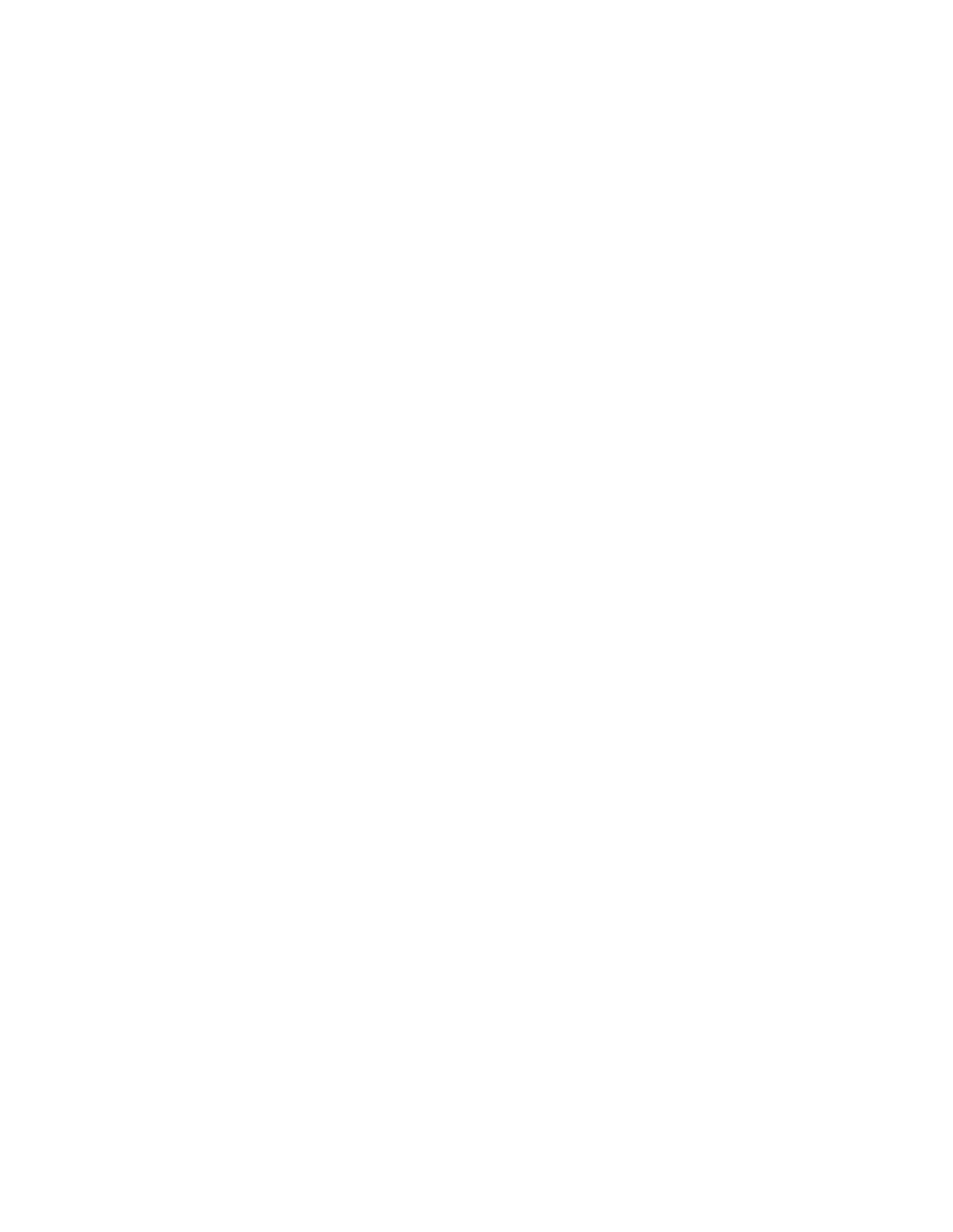## Preface

Despite the potential benefits of globalization and technological change, world pov-erty has increased and growth prospects have dimmed for developing countries during the 1980s and 90s. The Comprehensive Development Framework (CDF) was launched by the World Bank in January 1999 in response to these difficult circumstances. It has evoked considerable interest throughout the development community as an approach that can address the increasingly intertwined challenges faced by development practitioners. Its basic elements are not new. What is new is their joint articulation as a framework to guide development assistance. The first point is that development constraints are structural and social, and cannot be overcome through economic stabilization and policy adjustment alone—they require a long-term and holistic vision of needs and solutions. Second, policy reform and institutional development cannot be imported or imposed; without domestic ownership, reforms and investments are not sustainable. Third, successful development requires partnership among government, local communities, the private sector, civil society, and development agencies. And fourth, development activities must be guided and judged by results.

In this context, the *1999 Annual Review of Development Effectiveness* (ARDE), authored by Nagy Hanna under the guidance of Robert Picciotto, set out to examine development experience through the lens of CDF principles. A number of papers were commissioned to support the ARDE by providing in-depth review of evaluation and research findings that assess the relevance of the CDF principles and constraints as well as promising approaches to their implementation.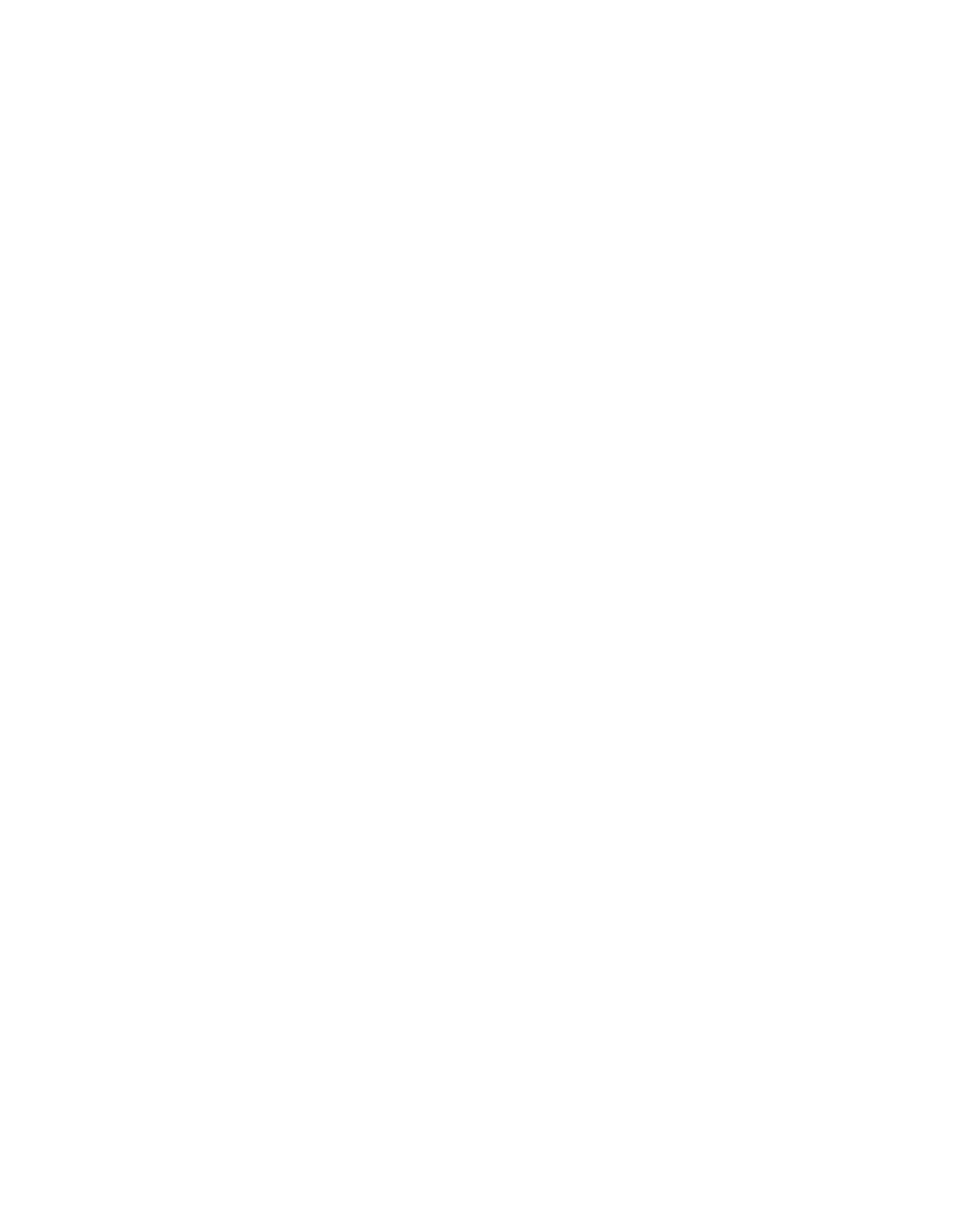## Introduction

Since the mid-1980s more than 60 governments, mainly in developing countries, have<br>experimented with some form of decentralization. Defined as the transfer of powers and resources from higher to lower levels in a political system, decentralization can take three forms. These forms can stand alone or work together:1

- Deconcentration, or administrative decentralization, occurs when agents in higher levels of government move to lower levels.
- Fiscal decentralization occurs when higher levels of government cede influence over budgets and financial decisions to lower levels.
- Devolution, or democratic decentralization, occurs when resources, power, and often tasks are shifted to lower-level authorities who are somewhat independent of higher authorities, and who are at least somewhat democratic (Manor 1999).

For democratic decentralization to work well, elected bodies at lower levels must have substantial powers and resources (financial and administrative), and strong accountability mechanisms must be created—to hold bureaucrats accountable to elected representatives and elected representatives accountable to citizens.

Several other features are helpful but not essential to effective democratic decentralization: a free press, multiparty systems, a lively civil society, experience with democratic politics, and respect for laws and formal rules. It helps if wealth and property are widely and relatively equitably shared, and if a middle class exists but does not exercise unyielding hegemony over poorer groups. It also helps if the region is free of severe social conflict, and if there is an effective government administration.

Democratic decentralization can be an extremely useful part of the enabling environment—facilitating many of the goals of the Comprehensive Development Framework (CDF). In what follows, we consider the main elements of the CDF, discussing in each case the utility and limitations of democratic decentralization.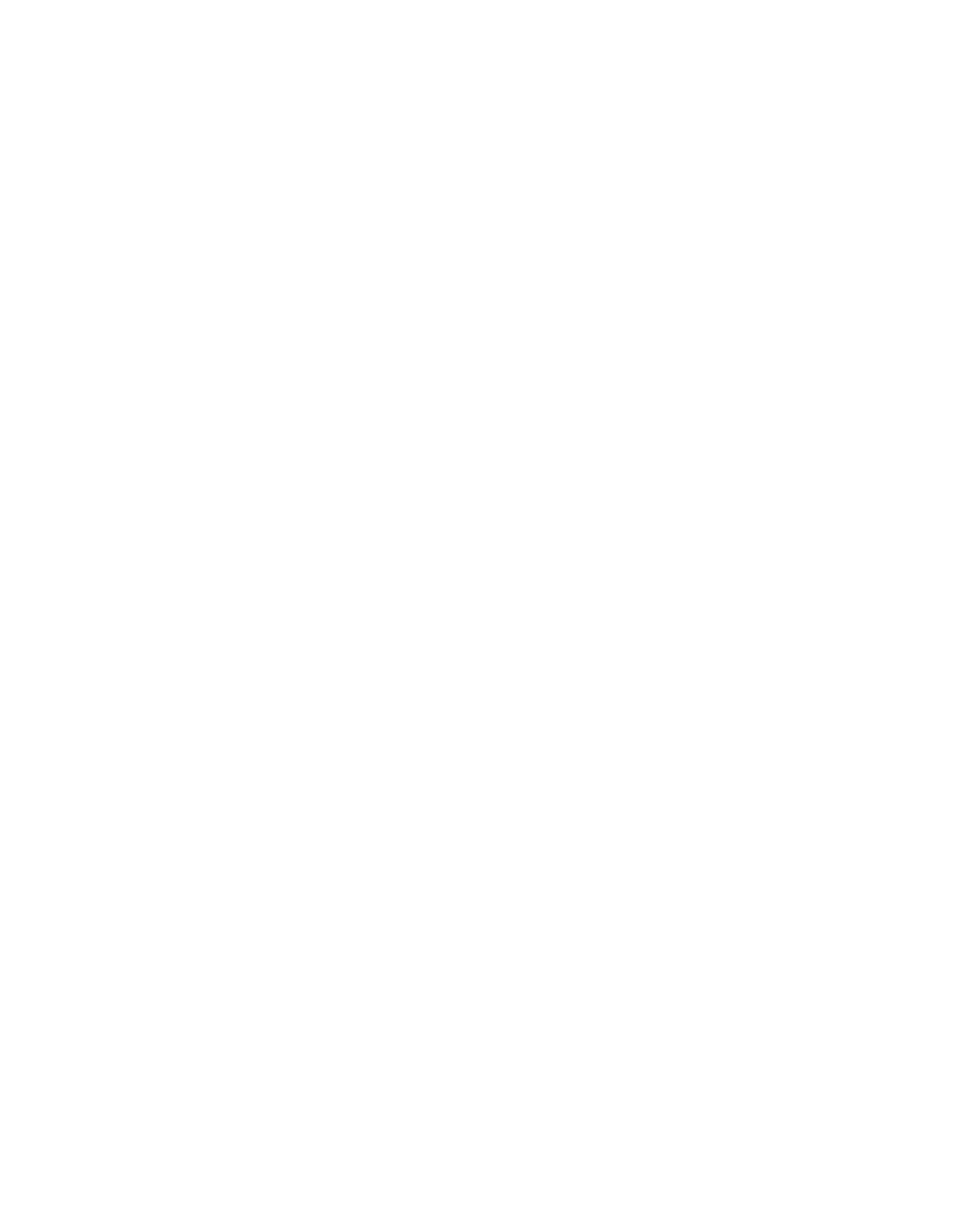## **Ownership**

A central concern of the CDF is the need to ensure country ownership of reforms and development policies. This implies (at least) two things: ownership by governments and ownership by people. What does democratic decentralization have to offer here?

### **Ownership by Governments**

Can governments that experiment with democratic decentralization acquire a sense of ownership over decentralized systems? Yes and no.

Nearly all governments that have started to decentralize have done so by choice, not because of pressure from international agencies. In fact, most international agencies lagged behind a number of developing country governments in recognizing the benefits of decentralization. Since those governments initiated their decentralization—mostly using models from other developing, not developed, countries—they tend to feel they own it.

In almost all decentralizing governments, however, many high-level politicians and bureaucrats resent their loss of powers and resources. Some come around when they see that decentralization enhances government legitimacy. Others do not. Thus, not everyone in the upper levels of a decentralizing government feels a sense of ownership. Some even try to regain their powers and resources—and they sometimes succeed.

Over time, if decentralized systems are allowed to survive with most of their powers intact, a more pervasive sense of ownership may develop. Evidence shows that bureaucrats who have worked at lower levels in such systems often become sympathetic to them after initial hesitancy. They do so because they see that such systems vastly increase the flow of information from below to civil servants (thereby empowering them), because they enhance the responsiveness and effectiveness of government, and because they yield many other benefits identified elsewhere in this discussion. When such bureaucrats move to higherlevel posts as the years pass—and when politicians who began their careers in decentralized institutions attain higher-level office—a larger portion of the political elite acquires a sense of ownership over decentralized systems. These people also bring an enthusiasm for the more consensual, transparent, and responsive policy processes and governance modes that tend to develop in decentralized systems. Such systems are breeding grounds for the perspectives the CDF seeks to foster (Kasfir 1993; Mawhood 1993).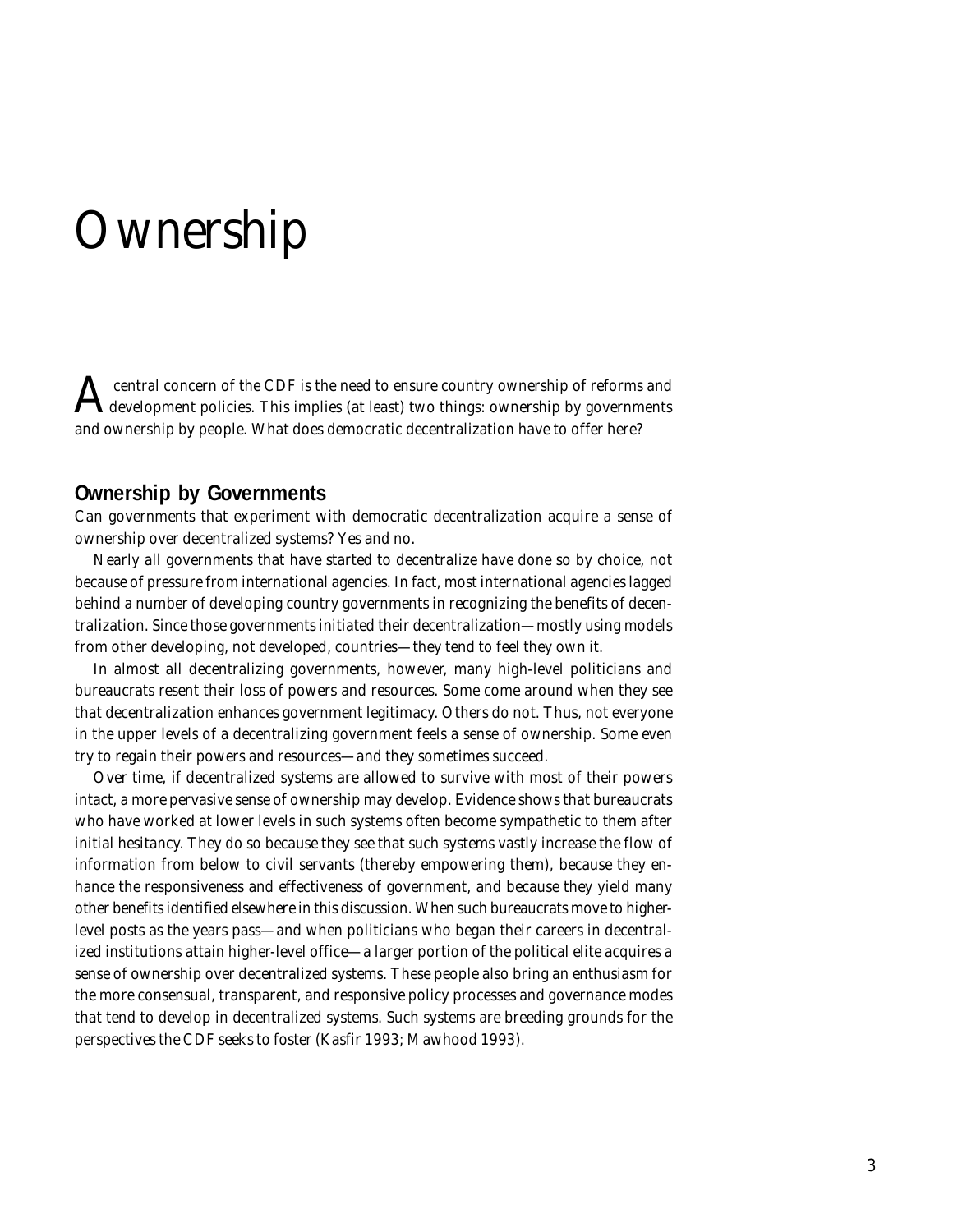#### **Ownership by People**

When democratic decentralization works well, people at lower levels of government acquire a sense of ownership of development projects. Elected authorities are able to make decisions that address local needs long overlooked by development programs designed in capital cities. As local residents come to identify with local development projects, they tend to maintain, repair, and renew them more assiduously. Such enhanced maintenance makes development more sustainable.

Decentralization can also foster popular ownership of programs originating higher up in the political system. How? When elected decentralized institutions are given a role in implementing such programs, elected representatives must explain to their constituents why the programs make sense. Explanations by representatives whom ordinary people know, elected, and trust can seem more credible than explanations by bureaucrats. And since those representatives understand the views and experiences of their constituents they are better able to explain the need for such programs in terms that ordinary citizens can grasp and accept.

In South Asia elected members of local- and intermediate-level councils (especially women members) can explain the benefits of programs for prenatal and postnatal care, and the need for mothers to bring their children to health centers for inoculations. The result is a clear increase in the use of such programs—resulting in fewer illnesses and longer lives. That inspires greater trust in, and a sense of popular ownership of, health programs and other government programs more generally.

But elected members of decentralized councils in many countries prefer small-scale building projects (school construction, road repair) to service delivery. To prevent funds from being diverted from service provision to building projects, resources should be earmarked for service delivery. And since small-scale building projects are often popular because they address needs that have long been ignored by large-scale projects (like dams or big hospitals) favored by higher level officials—they inspire greater confidence in and ownership of government institutions.

Small local projects can also help convince ordinary citizens that there is some logic in government service delivery programs. Even when decentralized systems are new and underresourced, they can ease popular cynicism toward government. In Mozambique, for example, elected municipal councils achieved more (in construction projects and service delivery) within a few months of their creation than the central government had achieved over the previous two decades. Despite their imperfections and limited funding, the councils were seen by local residents as a major improvement.<sup>2</sup>

#### **Civil Society and Ownership**

Civil society exists between the levels of household and state, and comprises organizations of a voluntary character that enjoy some autonomy from the state. In developing countries civil society includes national associations and large nongovernmental organizations (NGOs), as well as small grassroots associations and everything in between.

In the context of the CDF, several dilemmas arise about civil society. At and just above the local level, civil society is often largely excluded from interactions with government, its voice absent from political and policy processes. This prevents civil society from en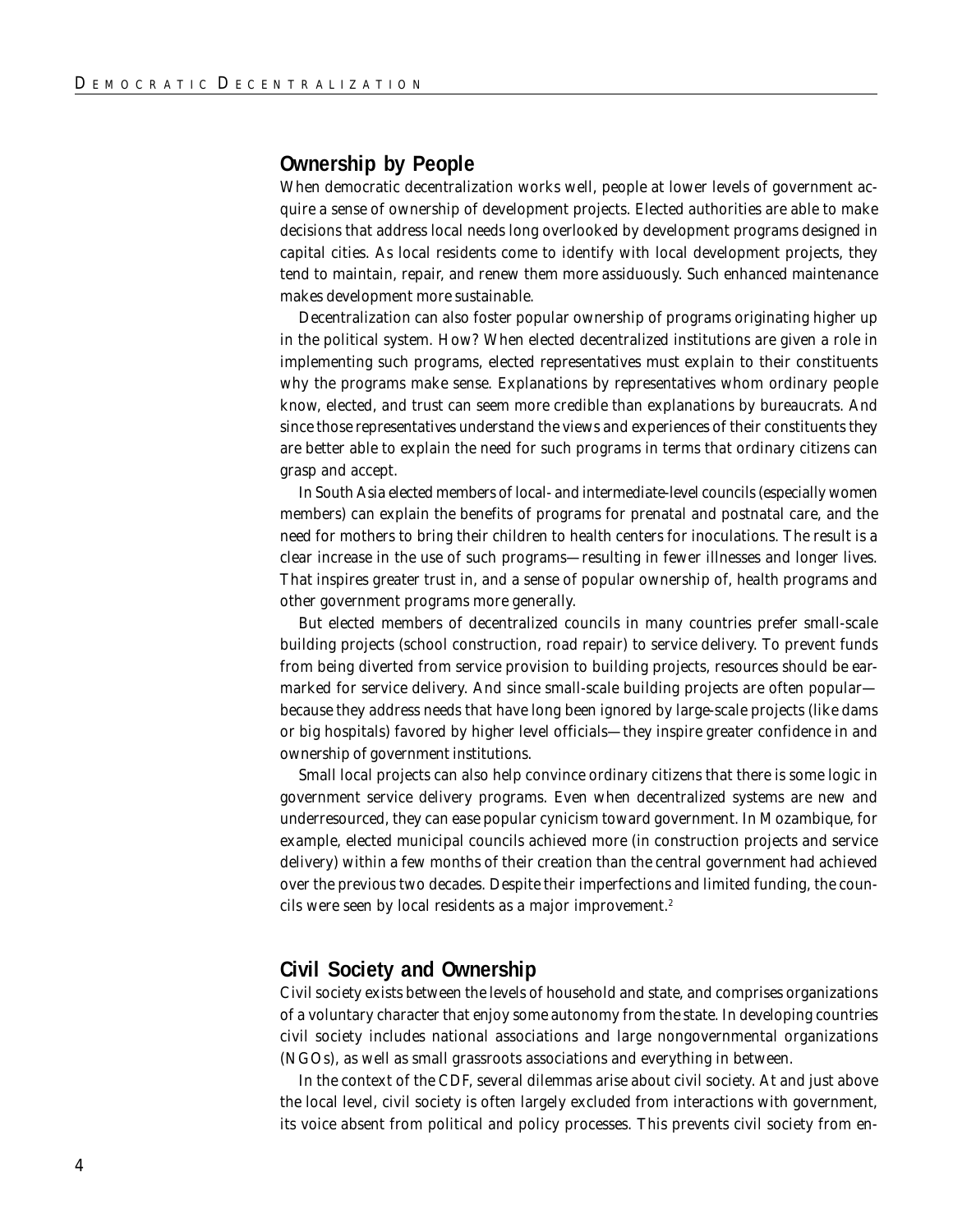hancing the effectiveness of government programs, from checking malfeasance and misjudgments in program implementation, and from evaluating programs. Moreover, it can impede the development, within civil society, of a sense of ownership of government development policies and projects. Making matters worse, civil society is also often somewhat disorganized and conflict ridden. And civil society organizations are less than fully accountable to their members and to the people whom they claim to serve.

Although democratic decentralization cannot solve these problems, it can diminish them. When significant powers and resources are devolved to lower levels, especially to elected bodies at or near the village level, existing associations become more active and engage more with government agents and institutions. And new associations, sometimes among disadvantaged social groups, are created. So if strengthening civil society at the grassroots level is an important element of the CDF, democratic decentralization can have a substantial impact.

When elected bodies near the grassroots level acquire influence, civil society organizations often find it easier to influence their decisions. Civil society organizations sometimes have members elected to such bodies. Even when that does not occur they contact and lobby elected representatives and bureaucrats more often and usually more effectively. But if elected bodies are largely controlled by elites, as often happens, associations representing disadvantaged people often fail to gain.

With greater influence comes a greater sense of ownership of development policies and projects. Civil society organizations can make government projects more effective by ensuring that they are appropriate for local conditions and local preferences. As decentralization renders politics more transparent and open, associations can more easily discern and call attention to malpractices and misjudgments.

Decentralization usually does not make civil society less disorganized, but it enables civil society organizations to exercise their newfound influence using the more ordered, focused processes that prevail in elected bodies. Although democratization at lower levels often creates conflict as candidates compete for elective office, it moderates this conflict with democratic processes like elections and council proceedings. And although democratic decentralization does not make civil society organizations more accountable, it creates opportunities for them to exercise influence in elected bodies that are accountable to the electorate. This fosters a sense of ownership of government projects (and even of government institutions; Gibson and Hanson 1996).

Another benefit: democratic decentralization can ease bottlenecks and delays at intermediate and local levels. When an elected council has the authority to make decisions and commit funds in particular policy areas, it need not seek approval from the capital city. This can (often greatly) accelerate the speed of government responses to urgent problems.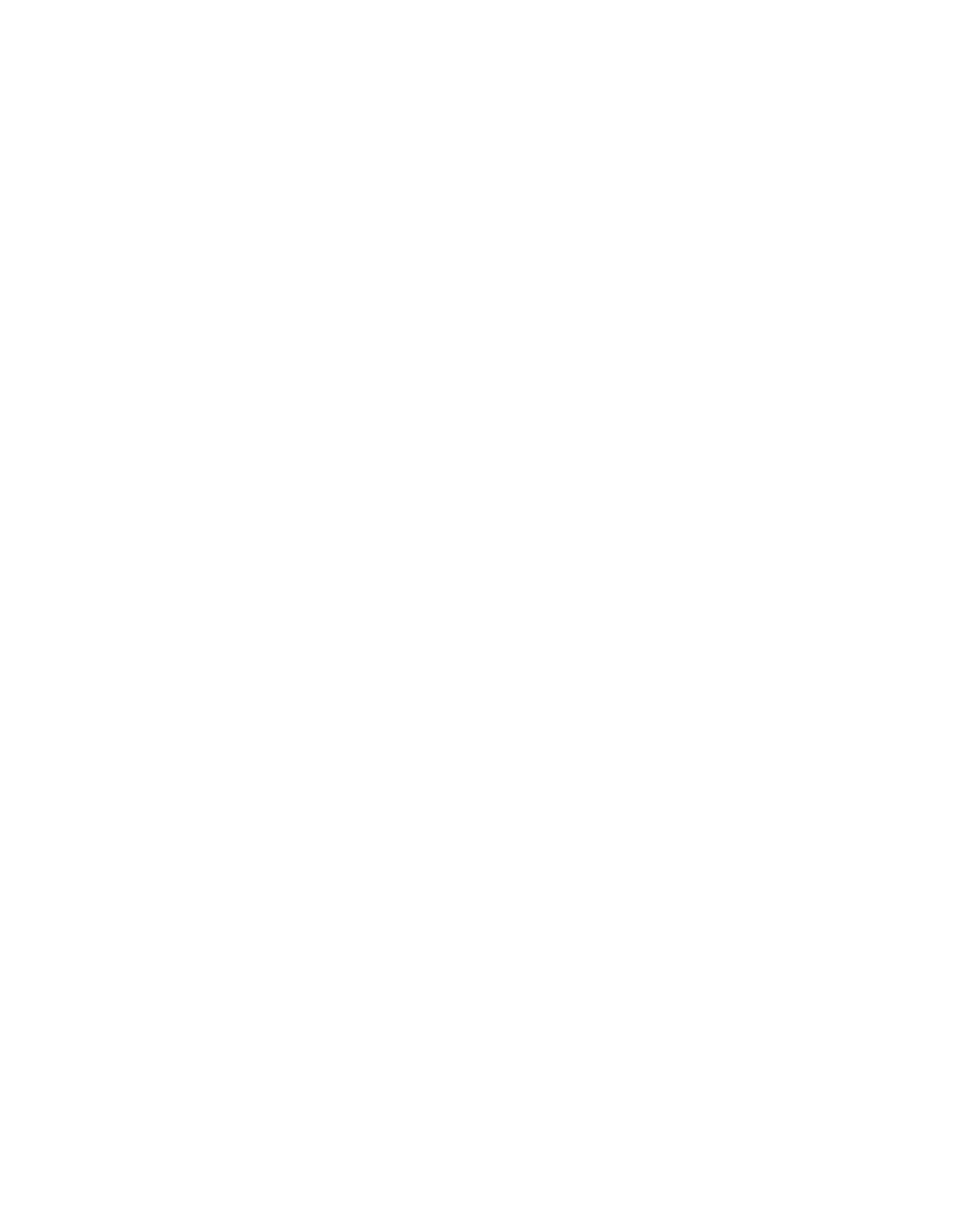## Holistic Development

Holistic development requires greater coordination, resonance, and mutual reinforce-ment among line ministries and their policies and programs. Democratic decentralization best supports holistic development when powers and resources are devolved to elected bodies at intermediate levels—to districts, counties, and the like. Decentralization to the local level seldom fosters holistic development because villages and towns lack elected councils. Such councils can exercise influence over an array of reasonably well-staffed line ministry offices found at the intermediate level. If the work of these offices can be more thoroughly integrated and coordinated, development will be more holistic.

Giving elected councils influence or control over line ministry personnel at intermediate levels leads to greater coordination. Prior to democratic decentralization, individual senior bureaucrats usually supervised these personnel in isolation. Empowering elected councils makes officials in line ministries accountable not only to their superiors in capital cities, but also to council leaders.

Council leaders often understand that improving the design and implementation of development projects requires guidance from officials from a variety of government departments. This understanding, and council leaders' habit of insisting that officials from all line ministries attend council meetings, mean that greater coordination among government departments is another result of democratic decentralization. In Bangladesh in the late 1980s, discussions of work on a minor irrigation canal involved not only the chief engineer and an irrigation department official, but also officials specializing in fisheries, agriculture, and forestry. Bureaucrats found this collaboration both annoying because it intruded on their autonomy, and satisfying, because it allowed them to influence things beyond their narrow specialization and because it led to better development projects (Crook and Manor 1998, ch. 3).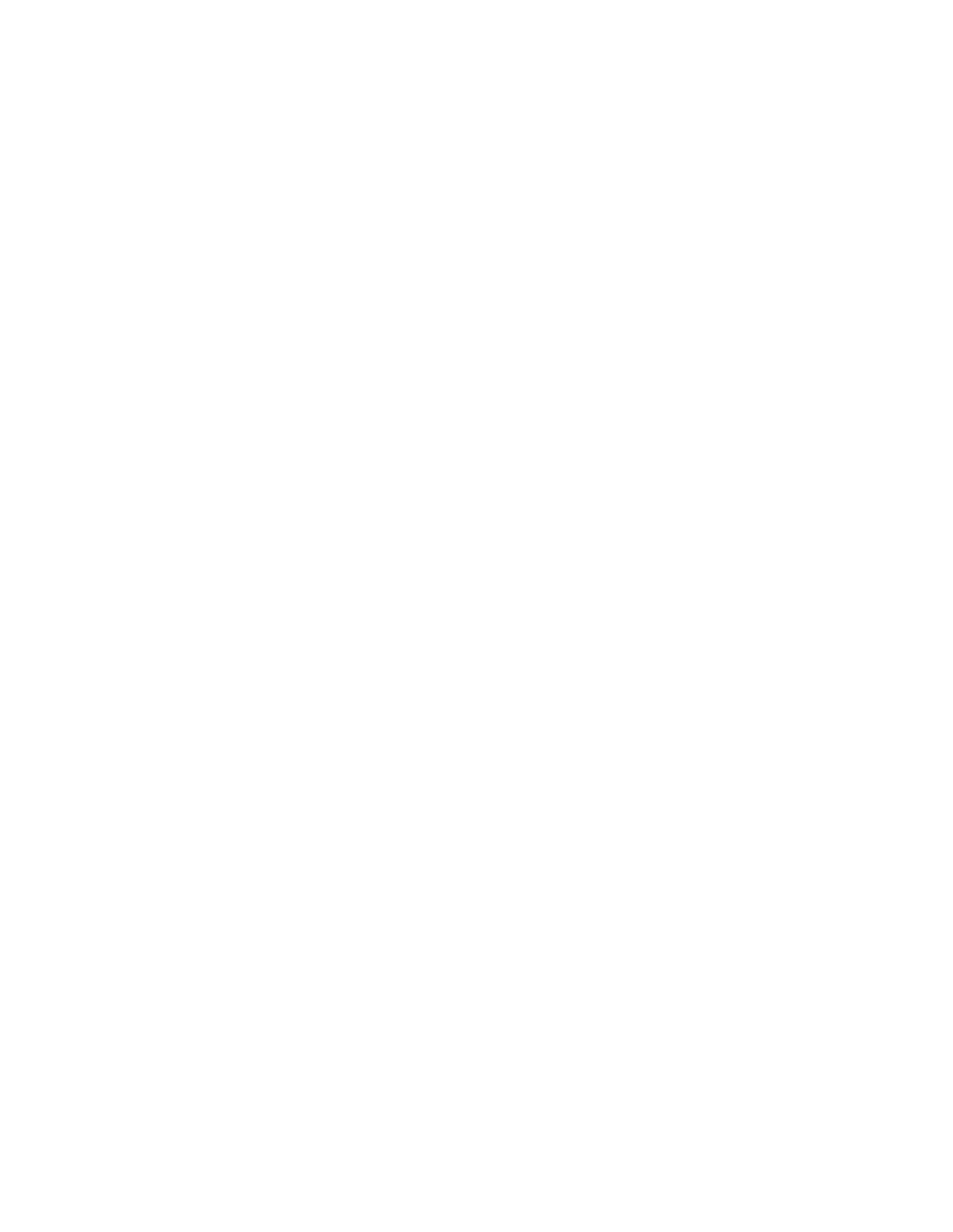## **Partnerships**

The CDF seeks to foster partnerships that link the public sector, the private sector, and<br>civil society. Democratic decentralization holds considerable promise for partnerships and synergy between institutions and agents of government on the one hand, and civil society and grassroots communities on the other. It can also contribute to partnerships between the public and private sectors.

Elected members of decentralized councils are often more open than bureaucrats to partnerships with (usually small-time) contractors. This usually implies partnerships for small-scale building projects, which decentralized authorities favor. But it also implies, to a lesser degree, contracting out service delivery to private firms.

Bureaucrats who have held a monopoly or near-monopoly on construction projects and service delivery are naturally reluctant to give up their control. By contrast, elected members of decentralized bodies are often small-scale entrepreneurs or are closely linked to such entrepreneurs, and are therefore unconcerned when monopolies topple. Indeed, they are often eager to give projects to contractors. At the same time, these elected representatives often award contracts for construction projects or service delivery to friends and relatives—or even to themselves, even where this is illegal—and fail to closely monitor how funds are used.

When opposition parties are represented on decentralized councils, they can provide a check on such cronyism by insisting that contracts be awarded only when it saves money and enhances performance. But they are not always successful. Over time these parties will become better informed and better able to anticipate and combat cronyism. Thus, decentralization should eventually help foster healthy partnerships with the private sector.

The contributions of elected, decentralized bodies to partnerships with the private sector will always be small. This is true because such bodies have small budgets and concern themselves with modest (though locally important) projects. A larger, cumulative effect on private sector partnerships can occur when associations of local bodies take collective action to develop contracts with private firms, or when higher-level ministries foster links among local bodies to develop links to the private sector. The World Bank might consider encouraging both of these tendencies to enhance decentralization's impact.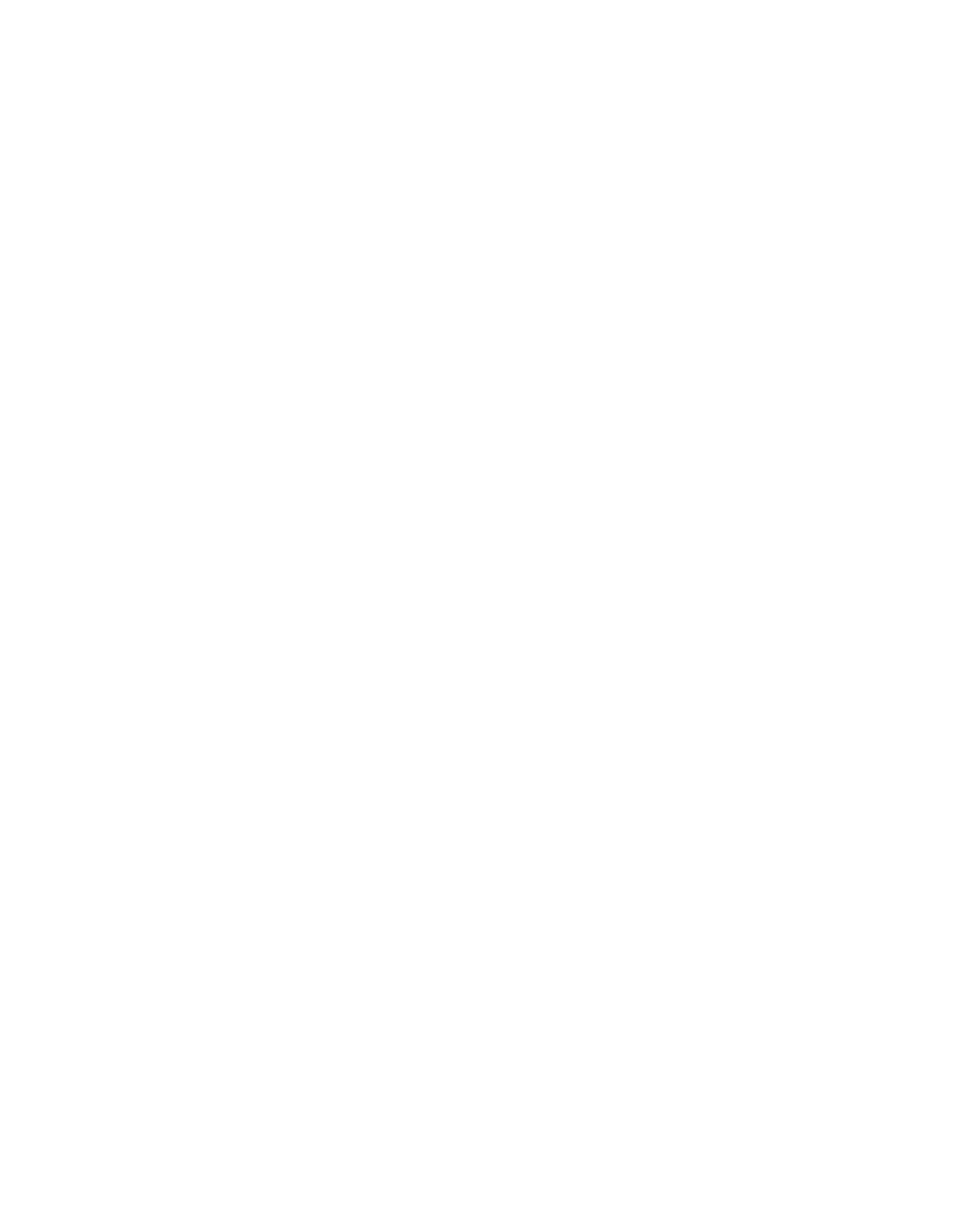## Structural Concerns

Democratic decentralization can also support seven of the structural concerns identi-fied in World Bank President James Wolfensohn's elaboration of the CDF: transparency, openness, accountability, probity, well-supervised financial systems, social programs, and violence and social unrest.

#### **Transparency**

Democratic decentralization can make government processes more visible and intelligible to ordinary people. When decisions are made at or near the local level, within elected bodies whose proceedings are often publicized and always known to elected representatives, it is far easier for ordinary citizens to find out about them. Elected representatives can also explain these decisions in terms that citizens understand.

Sometimes, however, a paradox emerges when transparency is enhanced in these ways. Ordinary people may consider the newly visible proceedings of government institutions as less healthy than those that existed before—even when that is not true. For example, in Karnataka, India, democratic decentralization in the late 1980s reduced the amount of money diverted by powerful people. But since citizens were now aware of these comparatively modest rake-offs, they concluded that corruption had increased as a result of decentralization. Thus, transparency can be a mixed blessing.

#### **Openness**

Democratic decentralization tends to produce systems that are more open—that is, they are more transparent and easier for individuals and groups at local and supralocal levels to access and influence. This is especially the case when the previous system was not democratic. Instead of a single national legislator or governor for a large region, citizens can approach a large number of elected members of local- or intermediate-level bodies. They also learn that elected representatives have new leverage over bureaucrats. Citizens thus tend to contact and lobby elected representatives, as well as bureaucrats, more often. This tendency, and that of democratic bodies at lower levels to become more responsive, makes systems more open than before democratic decentralization.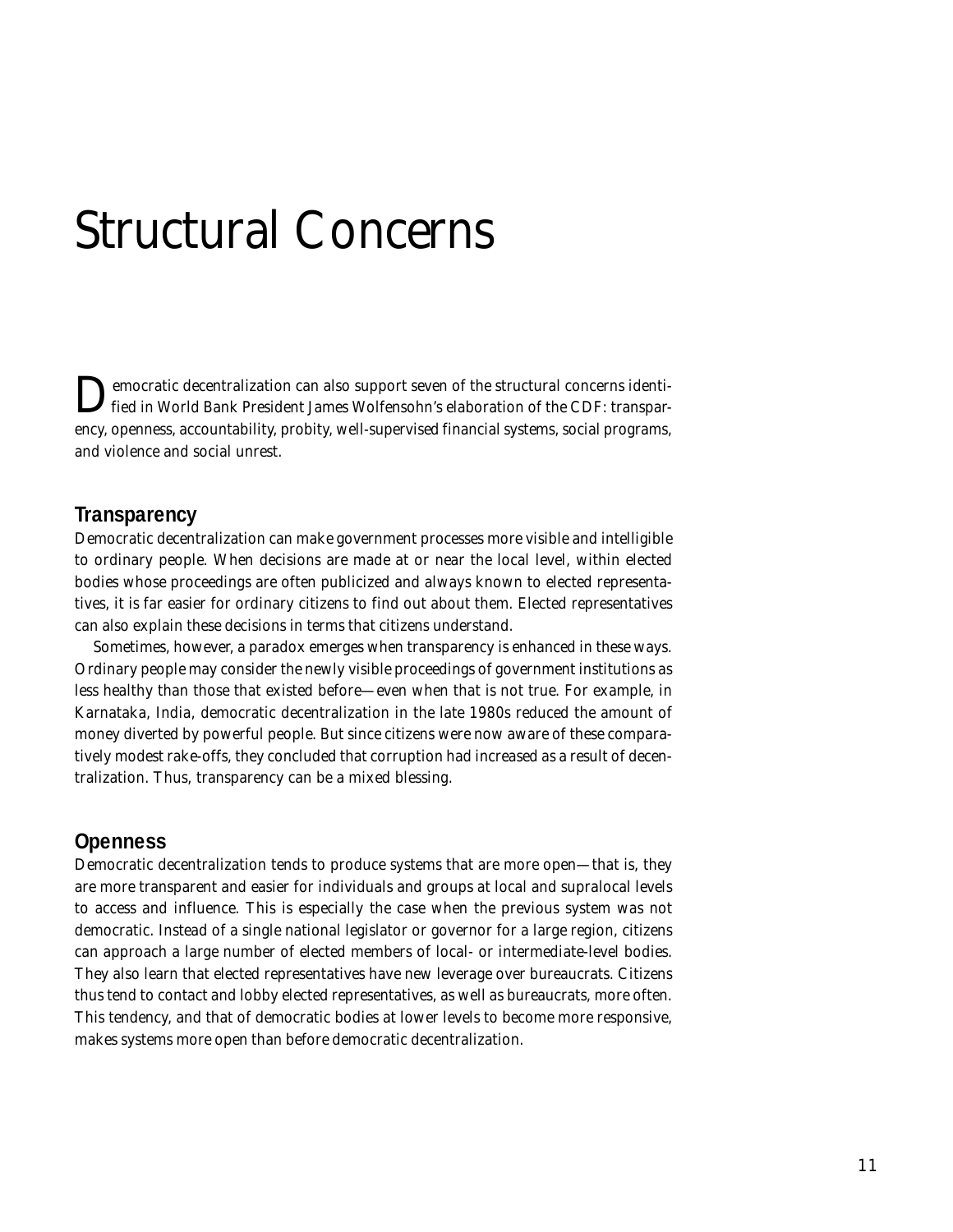#### **Accountability**

Democratic decentralization also tends strongly to foster more accountable government. Elected decisionmakers are closer to the citizens who elect them, and often live locally. Thus, they face greater pressure than higher-level officials to govern according to their constituents' wishes. They worry about reelection in a few years, and they receive more direct indications of discontent between elections.

Bureaucrats operating in field offices of line ministries also feel greater pressure because elected representatives are now closer and more powerful. Citizens quickly discern this, and apply greater pressure on bureaucrats through elected representatives. Thus, despite difficulties in creating and sustaining accountability mechanisms, systems can become more accountable under democratic decentralization.

#### **Probity**

In most places where democratic decentralization has been tried, corruption has not decreased. But evidence suggests that corruption might decrease if decentralized systems survive. Prior to decentralization in Karnataka, the total amount of development funds available in a given year in a subdistrict was known only to five or six people at that level. These people would meet behind closed doors to rake off and divide among themselves a hefty percentage of the funds, then present the rest to the public as the annual budget.

Once decentralized bodies were established near the local level, hundreds of elected representatives learned the true amount of development funds, making major theft impossible. Although members of decentralized bodies engaged in profiteering from the funds, the new system's transparency meant they could only divert small amounts. And although the number of thefts increased (as it always does in decentralized systems), the amount being stolen declined substantially (Crook and Manor 1998, ch.3). If decentralized systems survive and take root, such changes could eventually take place more widely.

#### **Inter-governmental Finance**

The devolution of responsibility for managing public finances can enhance accountability. But it requires a system that can sustain effective mechanisms of institutional and public accountability. Whether decentralized government can provide this depends on the political context. It matters little whether a decentralized system is funded mainly by local revenues or by central transfers if accountability mechanisms are ineffective and local political authorities are simply extensions of centrally run patronage networks.

Because the local revenue base is generally inadequate or inaccessible, most decentralized governments in developing countries receive the majority of their funding through intergovernmental transfers from central government. Transfers have economic and administrative costs, particularly since most central governments doubt (with some justification) the capacity of local authorities to manage finances, and are thus reluctant to entrust them with transferred funds or to give them authority over line ministry budgets (Bahl and Linn 1994). But concerns about spatial equalization and pursuit of social and economic policy goals (as well as political considerations) mean that most governments have adopted one or more of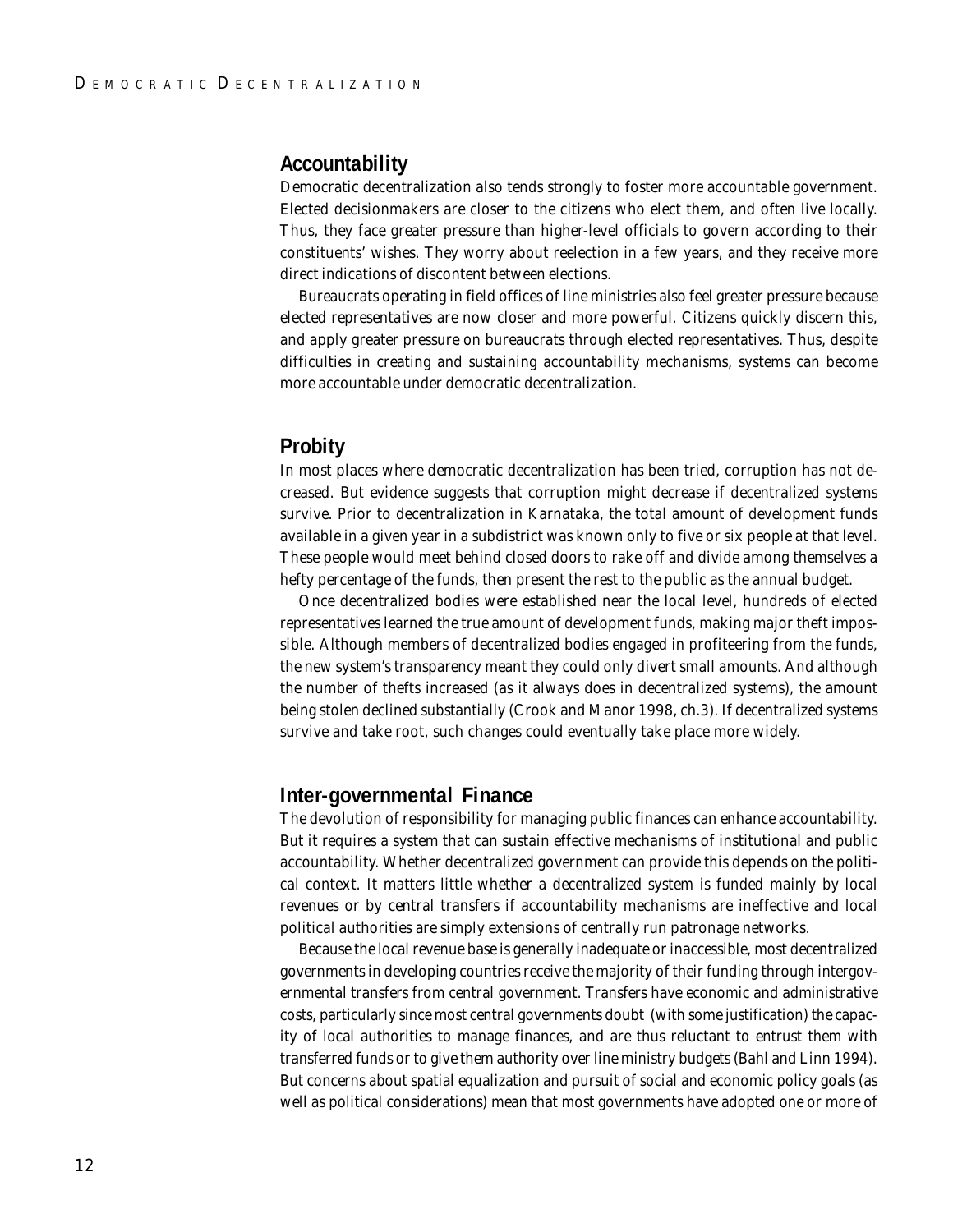three types of funding: block grants from a guaranteed share of national public revenue, earmarked funds for specific delegated functions or programs, and incentive or matching funds (known as social funds in Latin America) that aim to respond to local proposals. These three kinds of central funding transfers have different implications for the effectiveness and probity of public financial management—and for the effects of decentralization in such areas as transparency, accountability, social equity, and human development.

Earmarked funds and, to a lesser extent, block grants can deliver effective control to local governments (unless there are political arguments about whether the transfer can meet the actual costs of the function). But both types of transfers require a well-resourced and effective deconcentrated administration (as in India or Indonesia).

Although block grants can be costly if they involve complex distribution and equalization formulas and monitoring and auditing mechanisms, they are essential. Central grant funding for many decentralized systems has been so generous and so subject to political patronage that the whole reform has been undermined by corruption, lack of accountability, and often lack of capacity to handle the funds (as in Bangladesh, Egypt, and Nigeria).

The francophone unified tax and payment system, centrally monitored by a prefectoral administration, seems to reduce corruption and maintain administrative efficiency, and has recently been adopted in some Latin American countries (notably Chile). The central bureaucracies also provide technical support, but local authorities are not involved in mixed supervision of these agencies. The main drawbacks are heavy administrative costs, bureaucratic delay, and lack of local autonomy.

Demand-driven social funds and matching grant systems increase local autonomy and capacity but tend to create problems of waste and formal fulfillment of accounting requirements that hide inefficient or nontransparent practices. Mexico's PRONASOL fund gave rise to the infamous "basketball court syndrome," in which the need to show that funds had been spent on something before the end of the year, combined with the desire of local politicians to provide something electorally popular, produced thousands of new basketball courts throughout the country (Fox 1995).

Even more difficult to control is funding with increasingly large inputs from external funders—official external aid, NGO grants, and loans—often by default when national government funds have dried up. In some countries (Bangladesh, the Gambia, Mozambique, Nepal, Uganda) external money is virtually the only source of local development funding. Waste, idiosyncratic and isolated projects, regional or local distortions, and lack of ownership are all possible outcomes of this trend unless strong mechanisms of central control and coordination are introduced.

Whatever method or combination of methods is adopted, decentralized government involves considerable extra costs. Larger numbers of smaller authorities require more and more high-level—staff, and more complex mechanisms of coordination and control. Decentralization requires considerable spending on local administrative infrastructures and more monitoring and assistance unless local systems have full autonomy and accountability for disbursing centrally granted funds.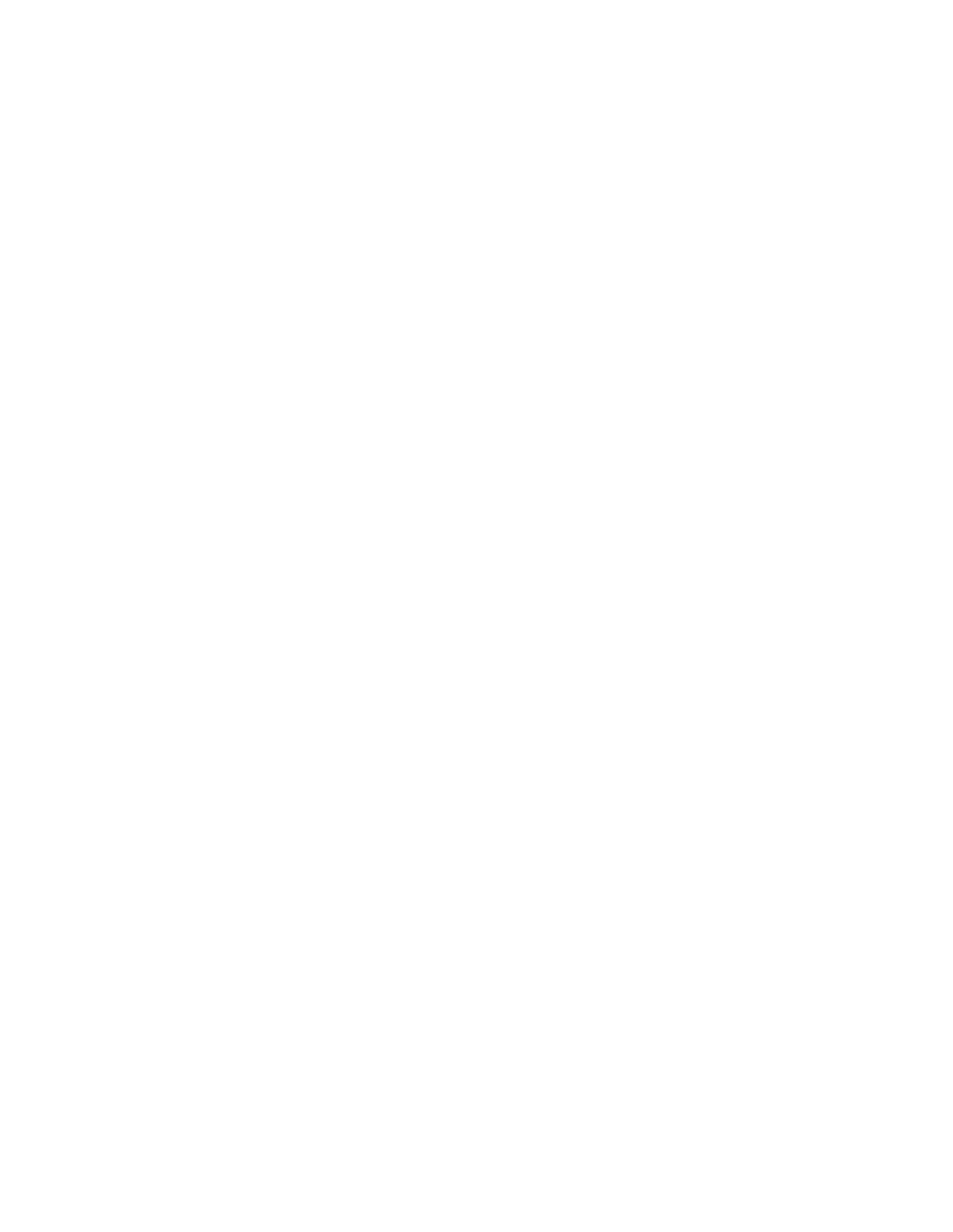## Social and Human Concerns

### **Social Programs**

Democratic decentralization offers both promise and difficulties for social programs, especially for safety nets for poorer groups (Fabian and Straussman 1994). Among the difficulties:

- Elites may capture elected decentralized authorities and deal ungenerously with poor people.
- Decentralized bodies charged with selecting beneficiaries of programs aimed at the neediest may choose only people who are well connected politically.
- Decentralized bodies may divert funds from services (including safety net programs) to construction projects. These last two problems exist mainly in rural areas: (Dillinger 1994)

And what of the promise? Many systems require elected representatives to consult entire local populations when selecting beneficiaries. Representatives often avoid doing so, even though that is usually illegal. But in time, local people (including poorer groups) will become more organized, assertive, and politically aware and thus able to ensure that benefits reach the right recipients, and that safety net programs do not lose funds to construction projects. Local people can also play a role—as elected decentralized councils already do—in adapting social programs to local conditions.

#### **Violence and Social Unrest**

If violence and social unrest in an area are severe, it is difficult to make democratic decentralization work. But where unrest is caused by anger over the underrepresentation of grassroots or regional groups—as in Colombia and central India—democratic decentralization can be a solution.

At the same time, democratic decentralization tends to spark political competition and conflict (Robinson 1988)—but also to "civilize" or moderate it within comparatively polite democratic processes. It catalyzes it because competing candidates (and often parties) naturally tend to promote division among electors in order to win seats on decentralized bodies. But in most cases, the moderating influence of the process tends to outweigh the strife that results. Thus democratic decentralization tends to ease violence and social unrest rather than exacerbate them.

Bank President Wolfensohn also identified several human concerns in his elaboration of the implications of the CDF.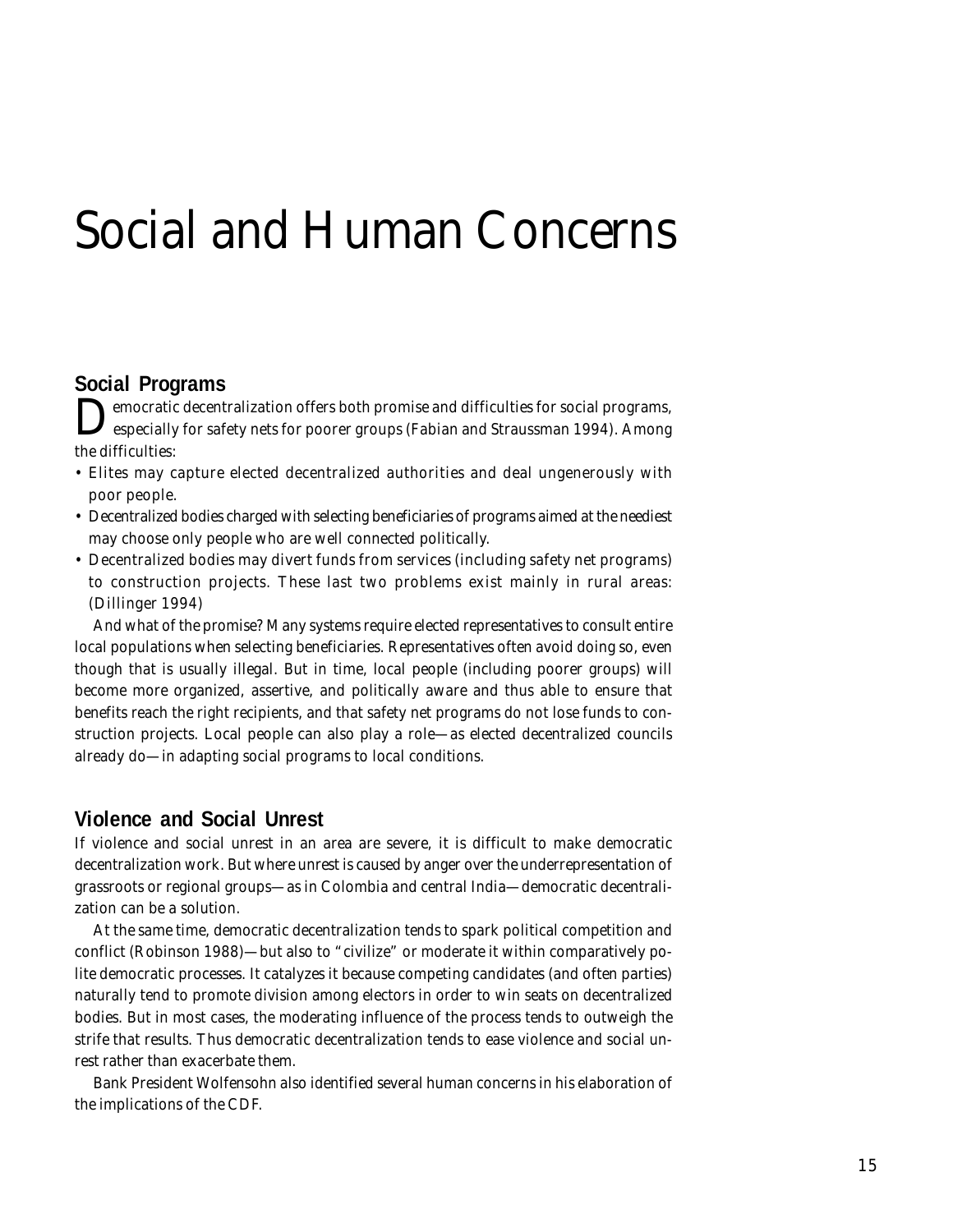#### **Education, Health, and Water**

Democratic decentralization can enhance the creative impact of programs in education, health, and water and natural resource management by making them more responsive to the conditions and needs of people in local areas, and by integrating local knowledge and local arrangements for managing resources into government programs (Narayan 1994). It can also empower local residents to tackle the problem of absenteeism of local school teachers and professionals in local health centers.

### **Poverty Alleviation**

When poverty arises from disparities between regions or localities, democratic decentralization tends to play a creative role. Many decentralized systems have arrangements for providing poorer areas with better-than-average resources. They also give elected officials from poorer areas more equitable representation in the wider political system—and that helps them seek a more equitable distribution of resources.

But democratic decentralization tends not to alleviate poverty that arises from disparities within regions or localities. When prejudices against disadvantaged groups are stronger at lower levels in political systems than at higher, democratic decentralization can make it even more difficult to tackle poverty. In such cases, provisions need to be made to ensure that poverty programs remain the responsibility of higher levels of government. In much of Latin America (unlike most of Asia and Africa), poor groups are comparatively well organized in pursuing their interests (Fox 1994; Nickson 1995). As a result, decentralization has enhanced efforts to address poverty. But this is not the case in most countries.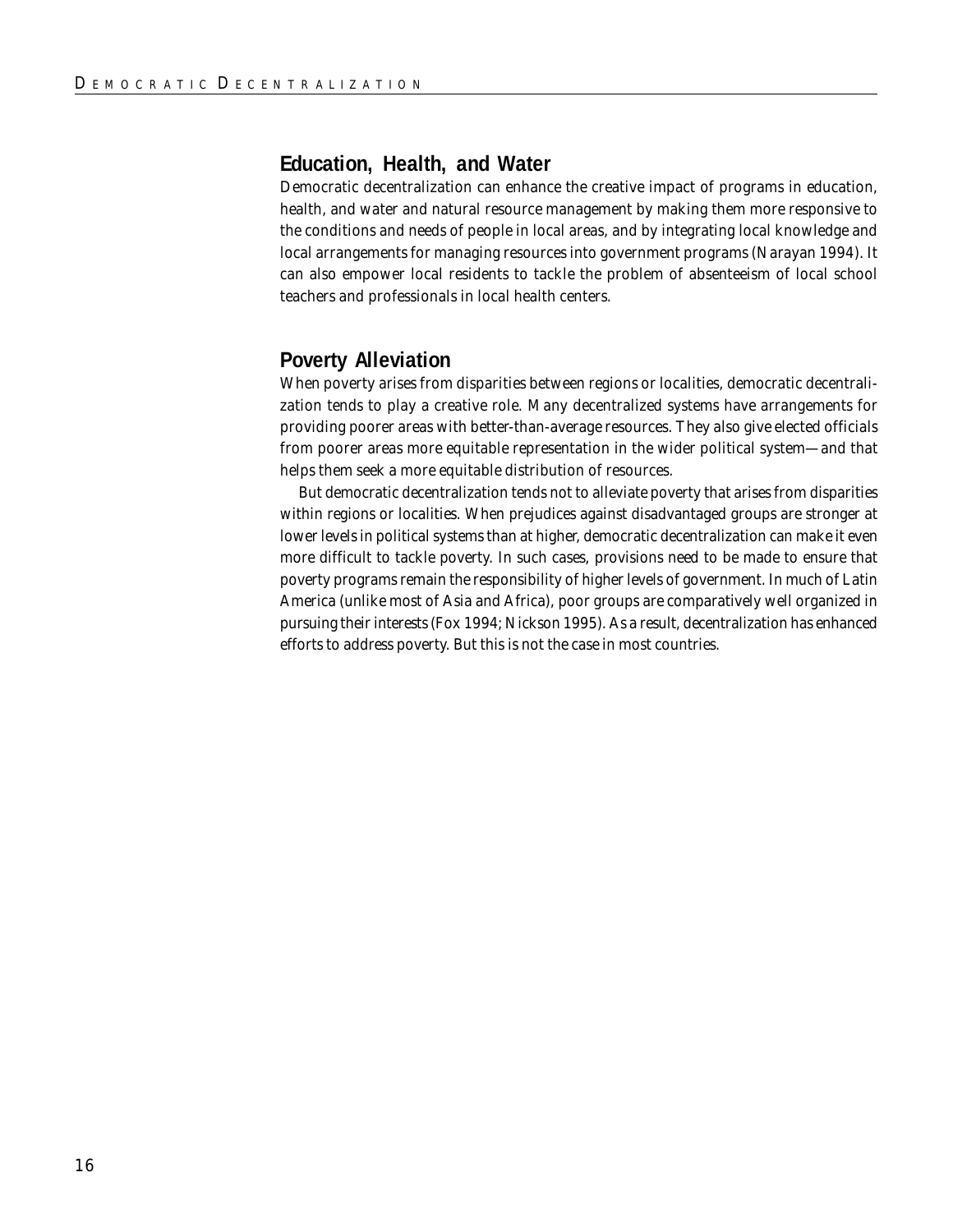# Other Development Concerns

Democratic decentralization also influences a range of other development issues raised by the CDF.

### **Fostering Sustainable Development**

Because democratic decentralization helps people at the grassroots to feel a sense of ownership of projects undertaken by decentralized bodies, it also facilitates efforts to maintain these projects (especially small building projects) once they have been completed. That makes development more sustainable.

Projects for managing natural resources often benefit from inputs by elected representatives who are well versed in local knowledge about resource management and local mechanisms for ensuring that resources are managed creatively. This enhances environmental sustainability (Evers 1994; Hessling and Ba 1994; Leach and Mearns 1996; Painter 1991).

### **Contributing to Monitoring of Government Performance**

Local residents served by decentralized bodies are, thanks to greater transparency, far better informed about the workings and decisions of political institutions that affect them. Periodic elections give them opportunities to register their evaluations. And the tendency for public meetings to occur more often after decentralization—whether officially organized for consultative purposes or unofficially organized for protests or shows of appreciation—provides them with further opportunities.

### **Encouraging a Long-Term Perspective on Development**

We can expect little of elected bodies at lower levels on this front. Indeed, they may sometimes make this goal more difficult to achieve because elected members tend to take a very short-term view.

### **Sequencing Policies, Programs, and Projects**

It is also unrealistic to expect elected members of decentralized bodies to contribute much here. They tend to have rather rough and ready perceptions in matters such as this. Although efforts by higher-level authorities to explain the importance of sequencing might make some impact, we should not expect major breakthroughs on this front.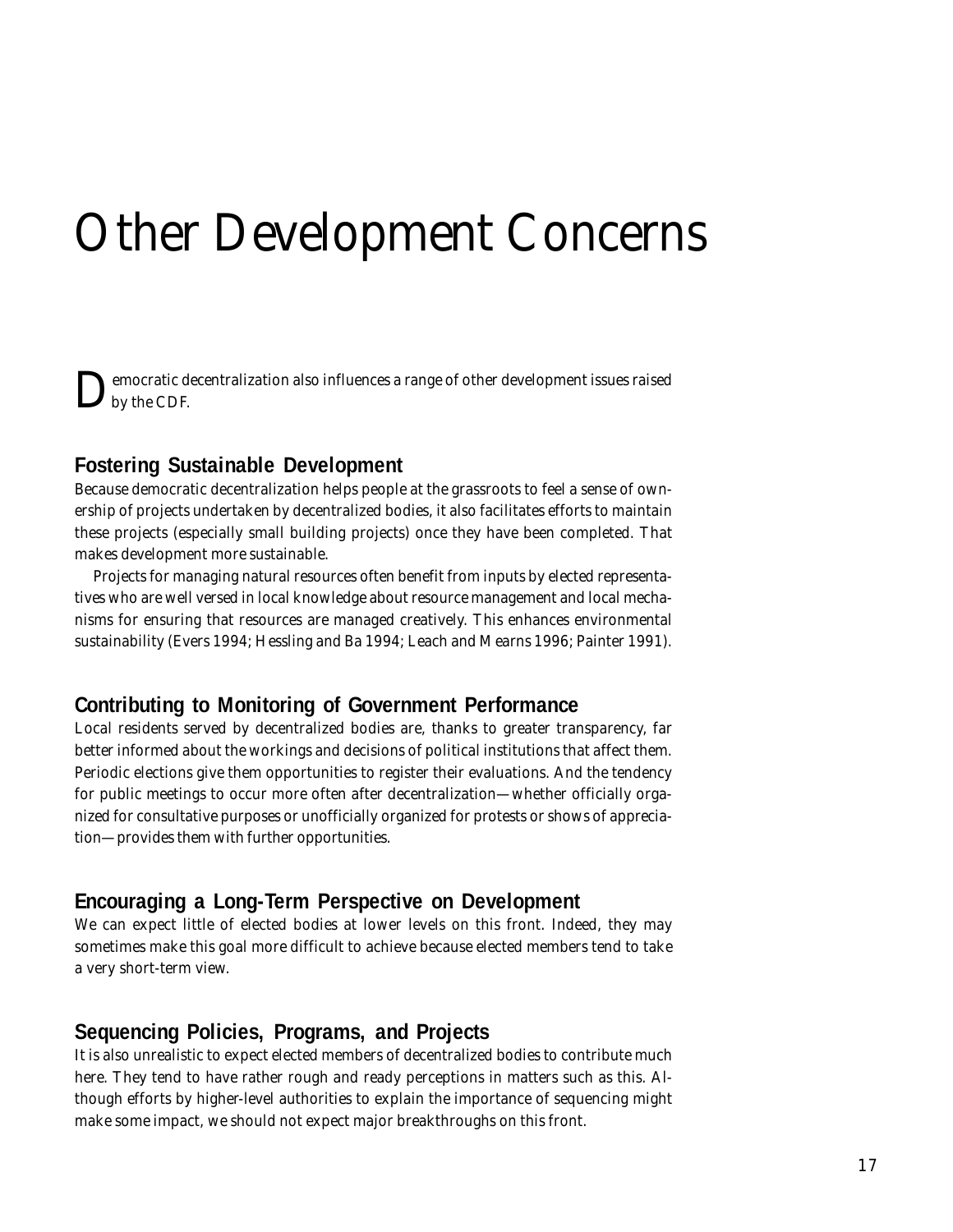### **Contributing to the Appropriate Pacing of Reforms**

For reasons noted above, elected members of decentralized bodies cannot be expected to play much of a role. But evidence from Eastern Europe suggests that democratic decentralization helps citizens better tolerate stresses of economic reform—elections at lower levels give them a sense of ownership of their government, and they react with greater forbearance. And evidence from many countries shows that decentralization enhances government legitimacy. So perhaps decentralization could have this effect more broadly. On the other hand, if economic reform means that decentralized bodies are starved of resources, this could wreck experiments with decentralization. The bodies need abundant funds to break down popular cynicism about government.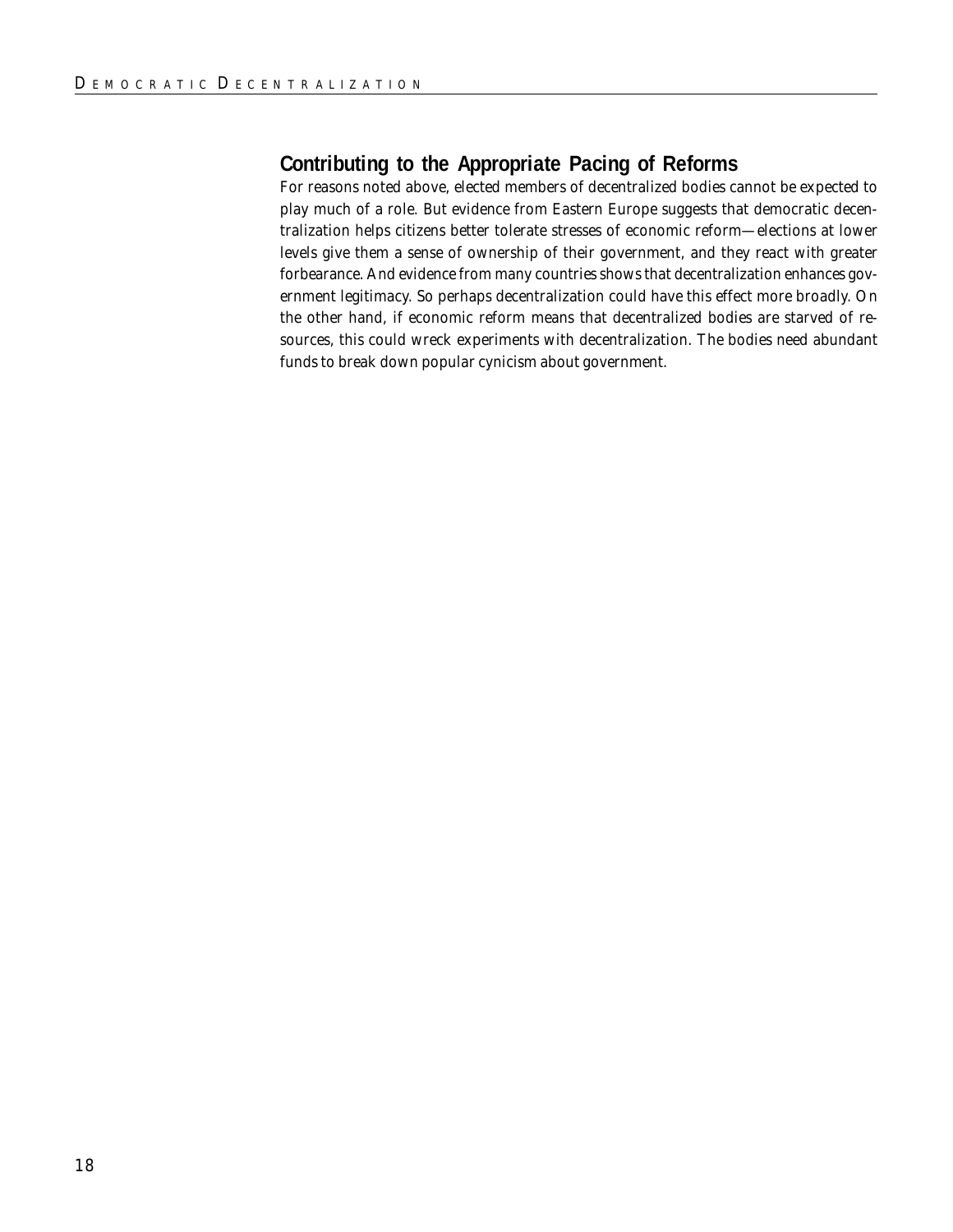# Enhancing Financial Capacity and Mobilizing Local Resources

Some people argue that decentralization is desirable because it both should and indeed  $\Box$  in practice will maximize the growth of local revenue resources. Others argue that in most developing countries the majority of funding for decentralized bodies will inevitably come from central government. The main argument for maximizing local revenues is that it puts the responsibility for costs, tax levels, and expenditures on the shoulders of local beneficiaries and local decisionmakers. It therefore maximizes the accountability of government to taxpayers, and underpins genuine local political and managerial autonomy (Bennett 1990; Bird 1994; 1990; Ostrom et al. 1993; UNESCAP 1991).

Given the general inadequacy of local revenue bases and the control of governments over financial transfers it is unlikely that decentralization will lead to fiscal indiscipline (Prud'homme 1995; Tanzi, 1996). The problems facing local revenue mobilization are of a different order:

- The efficiency (cost to yield) of most local taxes is low. They have the most potential in cities, which have a broader commercial revenue base than rural areas.
- Unless local authorities outside the big cities are delimited at a large scale, there is an inherent lack of resources. Davey (1994) argues that, at best, improvements in local revenue mobilization will be important "at the margin." More radical attempts to force local authorities to be more self-reliant (often a major motivation for governments facing a budget crisis) are only acceptable if one is prepared to accept the reduction of local government to minimal functions or to a form of community action with limited capacity.
- Political cynicism and distrust will deepen if local politicians try to increase taxes. The legitimacy of local taxation has long been undermined by poor performance caused by lack of resources coupled with the unwillingness of taxpayers to pay taxes when there are no perceived benefits. Pump-priming is therefore essential in many countries where local government has a history of failure and corruption (Latin America and Africa).
- Not only are local resources limited, they are unevenly distributed, so increasing reliance on local revenues can create spatial inequality. What determines the success of a local government, at least in its capacity to provide services, may be the accidents of location and the endowments of the local economy rather than its institutional design or administrative performance (Therkildsen and Semboja 1992; Aziz and Arnold 1996).
- Lack of administrative capacity increases the difficulty of developing new tax bases. Those who argue for continued and substantial central funding suggest that the source of funds is less important than expenditure and managerial autonomy, which depend on the kinds of central control exercised regardless of source (in other words, revenue au-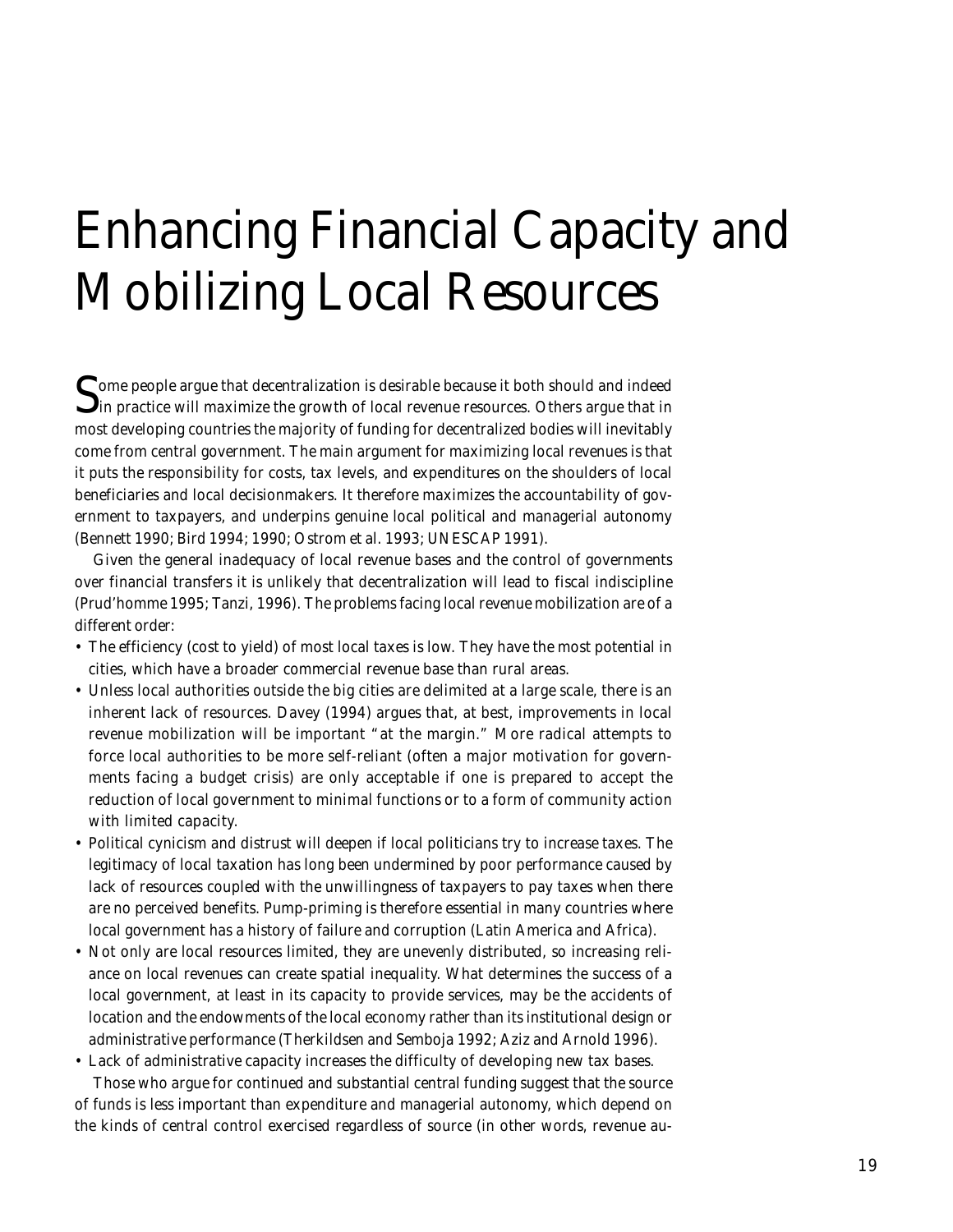tonomy must be distinguished from expenditure autonomy). Effective financial management depends on a balance between expenditure autonomy and mechanisms of central monitoring and auditing that are rigorous but not too administratively cumbersome. Effective decentralized bodies require, above all, stable and assured sources of income that are appropriately matched to their functions.

Those who advocate decentralizing the responsibility for revenue raising to the local level often encourage user charges. This is a way of making the most direct link possible between cost and benefit to the user of a service or facility. But user charges are only suitable for services that can be purchased by individuals, and a full "economic cost" charge may not be feasible. The charges do not solve the problem of endowing local authorities with the capacity to provide the service, and there are still considerable difficulties with their use in poor communities. Transportation services can be run successfully on private lines, but experience shows that sanitary facilities or waste disposal services will simply not be purchased if there are user charges, and will disappear. The charges have been most successful where they relate to common agreed management of an economic facility by the beneficiaries, as in irrigation (Paul 1994).

Over time, as decentralized bodies gain acceptance, as they erode popular cynicism about government institutions, and as citizens become more concerned with the substance of local projects than the extra taxes needed to fund them, modest enhancement in resource mobilization should be expected.

#### **Enhancing Government Legitimacy**

The CDF intends governments to be important players in development. Indeed, development is to proceed "under the leadership of government". Governments seen as legitimate by their constituents will be able to operate as more constructive players and leaders. Democratic decentralization tends to enhance the legitimacy of governments in the eyes of citizens. The generous devolution of powers and resources to elected bodies at lower levels tends to make government more transparent, open, accountable, effective, and responsive, and increases participation and associational activity. These things will erode popular cynicism toward government institutions. The only cases where this has not happened are those in which a government delivered too few powers and resources to decentralized bodies. In these circumstances, popular cynicism toward government tends to be reinforced. (Dukesbury 1991; Crook and Manor 1998; Manor 1999, pp. 87–93).

#### **Promoting Economic Growth**

Despite claims by some theorists, almost no empirical evidence suggests that democratic decentralization can help accelerate economic growth. Its impact is neutral.

#### **Improving Governance and Information Flows**

Decentralization can benefit substantially from improvements in telecommunications. This was evident at the district level in Karnataka, India, where computer and Internet facilities available to senior district bureaucrats were turned to good use once those bureaucrats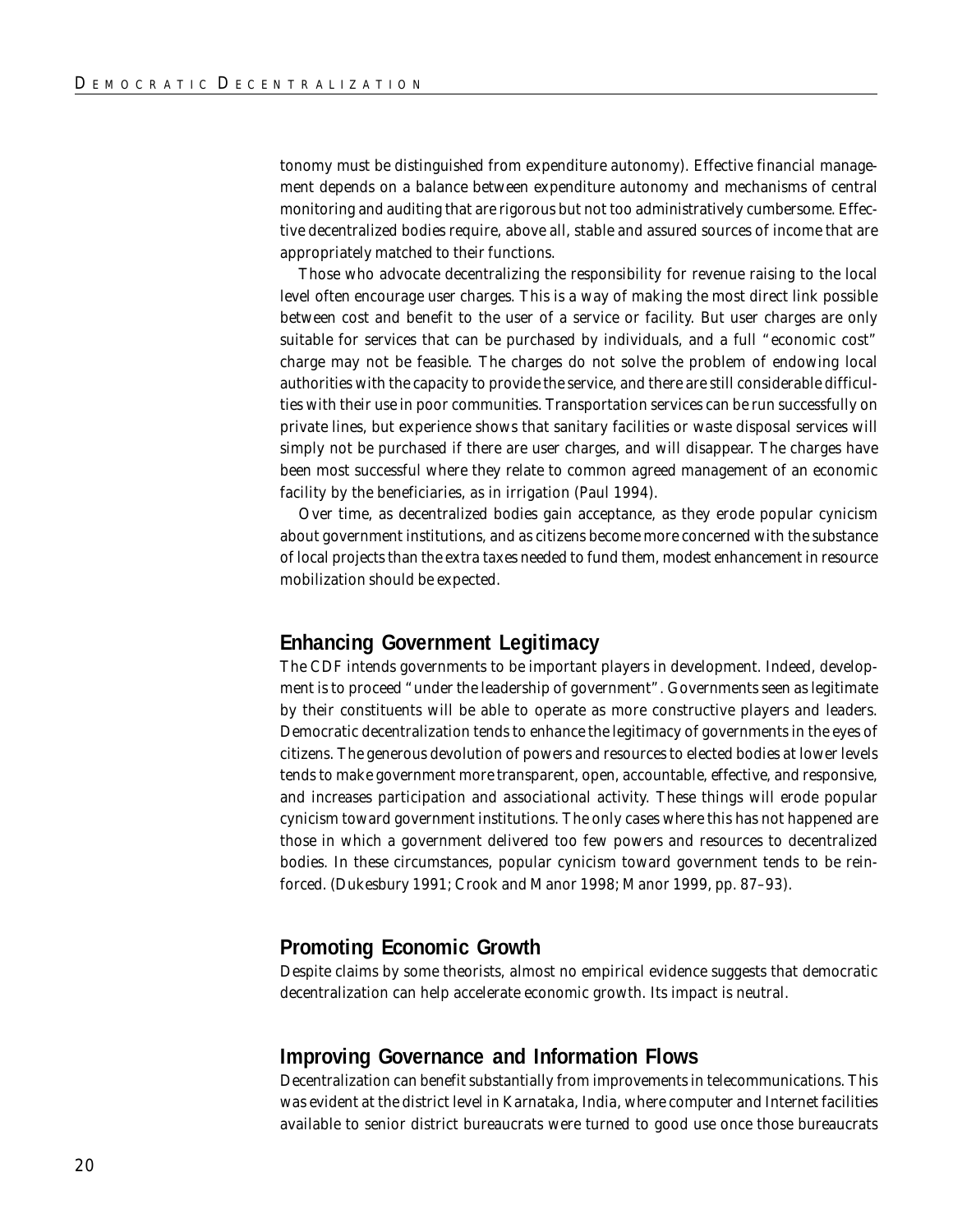became persuaded that elected district and subdistrict councils had great promise. Elected councils used computerized data on land and other available resources in localities all across various districts to make informed decisions.3

But the main contribution of democratic decentralization is its tendency to increase the amount of valuable information that moves from the local level to government institutions. Decentralization enhances the overall flow of quality information into the information technology system. Bureaucrats presiding over such systems quickly become adept (with the help of the elected heads of decentralized bodies) at distinguishing garbage from reliable intelligence. So while decentralization cannot improve information technology systems, it can enhance the quantity and quality of inputs.

### **Adjusting Government Policies to Local Conditions**

When local councils are empowered they acquire capacity to adjust government policies and programs to local conditions. The conditions are not just topographical or ecological but include local knowledge of such features and how to make the best use of them, plus local processes for resolving disputes, for managing resources, and the like. Government bureaucracies often find these difficult to comprehend and respect, and may ignore them. Democratic decentralization can integrate these local features into the formal political and development processes—so governance tends less toward hegemony over society at the grassroots and more toward synergy between local forces and government institutions.

### **Scaling Up from (and Replicating) Successful Local Experiments**

How can governments scale up from successful experiments and replicate them elsewhere? Decentralized systems can help in scaling up because they can act as networks through which news of local success may pass to higher levels of government and to other localities. They are less helpful in replication—partly because most decentralized systems have no mechanisms to accomplish this, and partly because local successes rooted in local conditions cannot be easily replicated.

### **Maintaining Higher-level Influence When Decentralization Threatens Public Welfare**

Some researchers on decentralization and World Bank staff worry that democratic decentralization may prove damaging in a few spheres. These analysts therefore ask whether higher-level authorities—at central or intermediate (provincial, district, county) levels should retain control of certain programs. Two main concerns have been expressed.

The first is that democratic decentralization may damage the environment. A recent World Bank review of forestry programs shows that decentralization of environmental regulation has enabled local interests to capture and misuse programs and to damage the environment. But most of the evidence on the environmental impact of decentralization points in the opposite direction. It shows that democratic decentralization tends to enable people at the grassroots level to bring valuable local knowledge of environmental microsystems to bear on centrally designed programs. It also enables them to integrate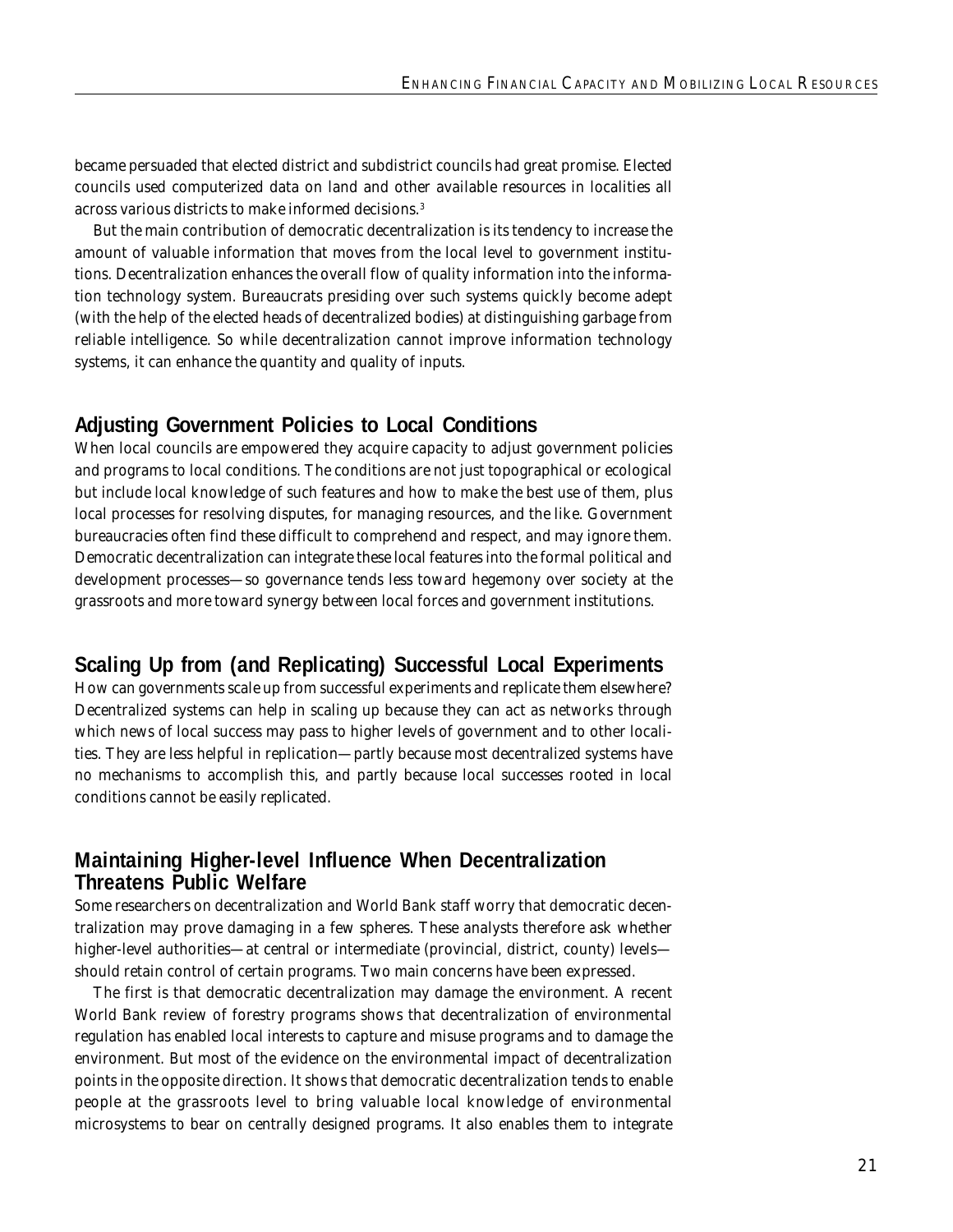central programs with creative local mechanisms for managing environmental resources.

The main problem is not the perversity of local interests but the difficulty that national or regional bureaucracies have in adapting to more consultative processes. Many such bureaucracies—especially in Commonwealth countries—have long acted as guardians over natural resources such as forests. It is understandably hard for them to now partner with people over whom they once served as game keepers.

The second concern is that democratic decentralization may undermine programs intended to assist the poor or socially excluded groups (such as women and ethnic or religious minorities). In some countries where decentralization has occurred, elites at lower levels are prejudiced against the poor, women, and minorities—more so than elites at higher levels. When that is true, it may make sense to keep programs to assist those groups in the hands of higher-level authorities (either bureaucracies or, often more prominently, elected authorities at intermediate levels in multitier decentralized systems).

But when prejudices at lower levels are no stronger than at higher levels, the impact of democratic decentralization will be neutral. Indeed, it may enhance the impact of programs to address inequality and exclusion because elected representatives on local councils may have a better understanding of the needs of the poor, women, or minorities in their communities than people higher up.

Policymakers must also determine how well organized the poor, women, or minorities are at the grassroots level. Evidence from Latin America indicates that because its poor people tend to be better organized than their counterparts in much of Africa and Asia, democratic decentralization tends not to damage poverty programs—as it sometimes does in Africa and Asia.

Policymakers also need to determine whether political parties that will likely be influential in decentralized systems will be committed to tackling poverty and social exclusion. Where they are, democratic decentralization tends not to damage programs to promote equity and to erode social exclusion.

It is also possible to reserve a certain number of seats on elected councils for members of poor or socially excluded groups. It is crucial, however, that such reserved places on councils be filled by election and not by nomination, since nominees tend to remain under the control of elites who select them. In these systems (and even in systems without such reservations), evidence suggests that within a few years, poor and socially excluded groups recognize the promise of democratic decentralization, and they more actively seek representation on councils. So over time, in countries where democratic decentralization may have undermined programs to tackle poverty and exclusion, it is realistic to expect this effect to diminish.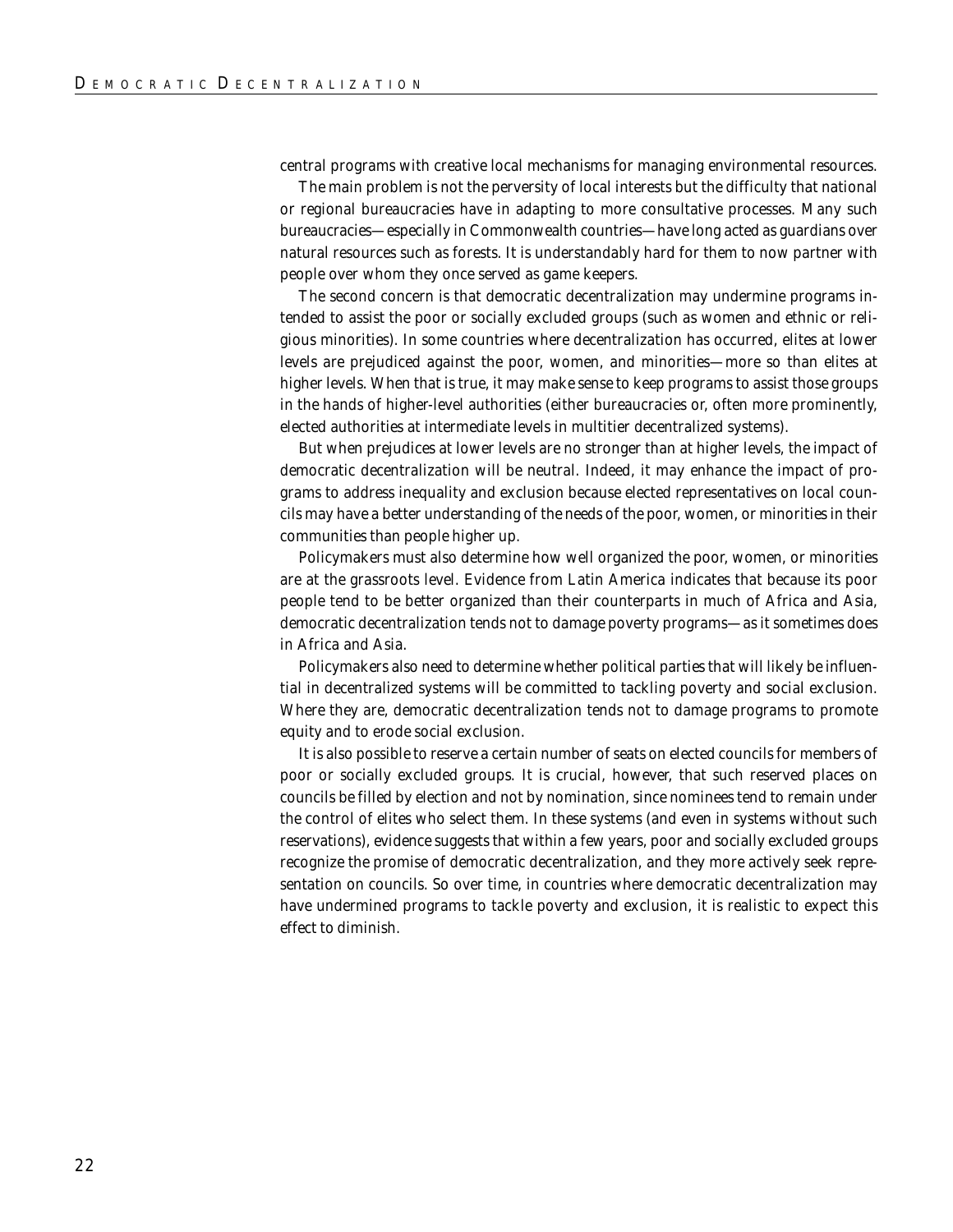# Potential Results from Democratic Decentralization

**D**emocratic decentralization has considerable potential in many areas, and especially in strong political systems with reliable accountability mechanisms, and in which decentralized bodies possess adequate funds and powers. Given time, decentralization can:

- Give governments a sense of ownership of more consensual approaches to governance, by persuading them that they now have more information and can perform more effectively
- Give ordinary citizens a greater sense of ownership both of locally designed development projects and of programs that originate higher up
- Contribute to greater coordination of policies and personnel from numerous line ministries, (although this tends to happen with decentralization at intermediate levels (provinces, districts, counties) rather than local levels)
- Break up bottlenecks and reduce delays in decisionmaking
- Enhance local political participation and quicken local associational activity. It thus enlivens civil society and draws it into structured and moderating political processes, even when it also catalyzes greater competition and conflict among people seeking election. In the process it tends to give civil society organizations a greater sense of ownership over government policies, processes, and projects.
- Encourage partnerships between government agencies and the private sector. (usually small-scale, local partnerships)
- Make government processes more transparent to ordinary citizens (although this sometimes leads them to incorrectly conclude that government has become more corrupt)
- Make government institutions more open by providing opportunities for elected representatives at lower levels to influence official decisions and the design and implementation of government programs
- Enhance the accountability of bureaucrats to elected representatives and the accountability of elected representatives to citizens
- Reduce overall corruption in the political system through greater transparency and accountability. Although this has only happened in a few cases, as decentralized systems take root and become better understood by citizens, the effect may be more widespread
- Enhance citizens' understanding of government health, education, and sanitation programs. Local elected representatives can explain these details better than government employees
- Help programs be more responsive and appropriate to local conditions. This in turn can increase the uptake on such programs, and modestly reduce absenteeism among locallevel government employees in schools, health dispensaries, and the like, thus strengthening service delivery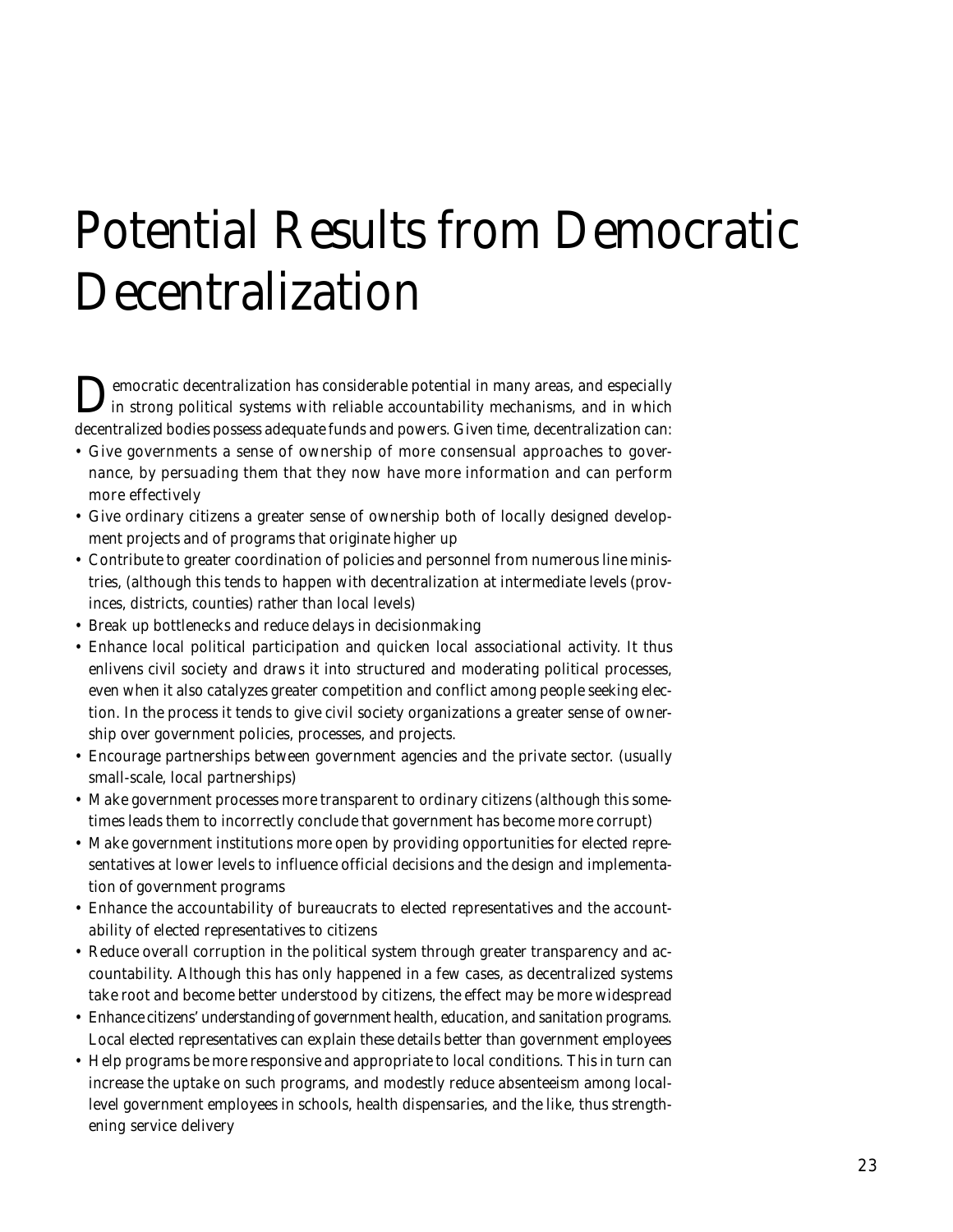- Make government appear more legitimate in the eyes of its people, thanks to accountability, transparency, and to the enhanced effectiveness and responsiveness of government more generally (Crook and Manor 1998)
- Help scale up successful projects, and occasionally replicate them

But democratic decentralization has less promise in other areas

- Although it can help to adapt social programs to local conditions, it is susceptible to elite capture, which means benefits get diverted from people in need to clients of elite politicians. This, and strong prejudices against poor, low-status, and minority groups in local areas often mean that decentralization does not alleviate poverty
- Decentralization does little to encourage long-term development perspectives, or to help promote sequencing and pacing of reforms. Nor (on present evidence, early in the lifetimes of many experiments with decentralization) does it assist much in enhancing the state's financial capacity by mobilizing local resources, or in promoting economic growth.

Despite these limitations, decentralization has enough virtues to make it worth encouraging as one element in a strategy to achieve the goals of the CDF.

#### **What Can the World Bank Do to Facilitate Democratic Decentralization?**

Although most governments that have experimented with decentralization have done so on their own initiative, some have held back, hampering their development and long-term interests. How can they be encouraged? Since many decentralizing governments have been persuaded to act after learning of creative experiments in other (often neighboring) developing countries, the Bank may want to call attention to the established benefits of decentralization elsewhere. Potential decentralizers might be put in contact with officials from other developing countries who understand the promise of decentralization. Such officials can be found in Bangladesh, Bolivia, India, the Philippines, and Tanzania.

The Bank might also consider making proposals to extend funds directly to decentralized authorities—as some donors have done in Bangladesh. But this is a delicate matter, as central government officials in some countries may react jealously.

The Bank might indicate that greater support by developing country governments for democratic decentralization would produce more loans. This would work best in countries whose administrative agencies have been deconcentrated or where fiscal decentralization has occurred, but without any democratization at lower levels. It could also be useful where democratic decentralization has begun, but where only limited powers and resources have been devolved. Whether this should take the form of conditions or suggestions is a matter of judgment, but either could encourage creative responses.

Bank staff members can also find out if donor-assisted projects and policy reforms have discouraged democratic decentralization (not an easy question). This discouragement can occur unintentionally when assistance causes national governments to continue focusing on grand, high-tech, top-down projects. Evidence on democratic decentralization from many countries indicates that there is grassroots demand for programs that enable lower-level authorities to allocate public funds, even though their preferred projects may appear puny and hopelessly low-tech to leaders higher up. Grander projects often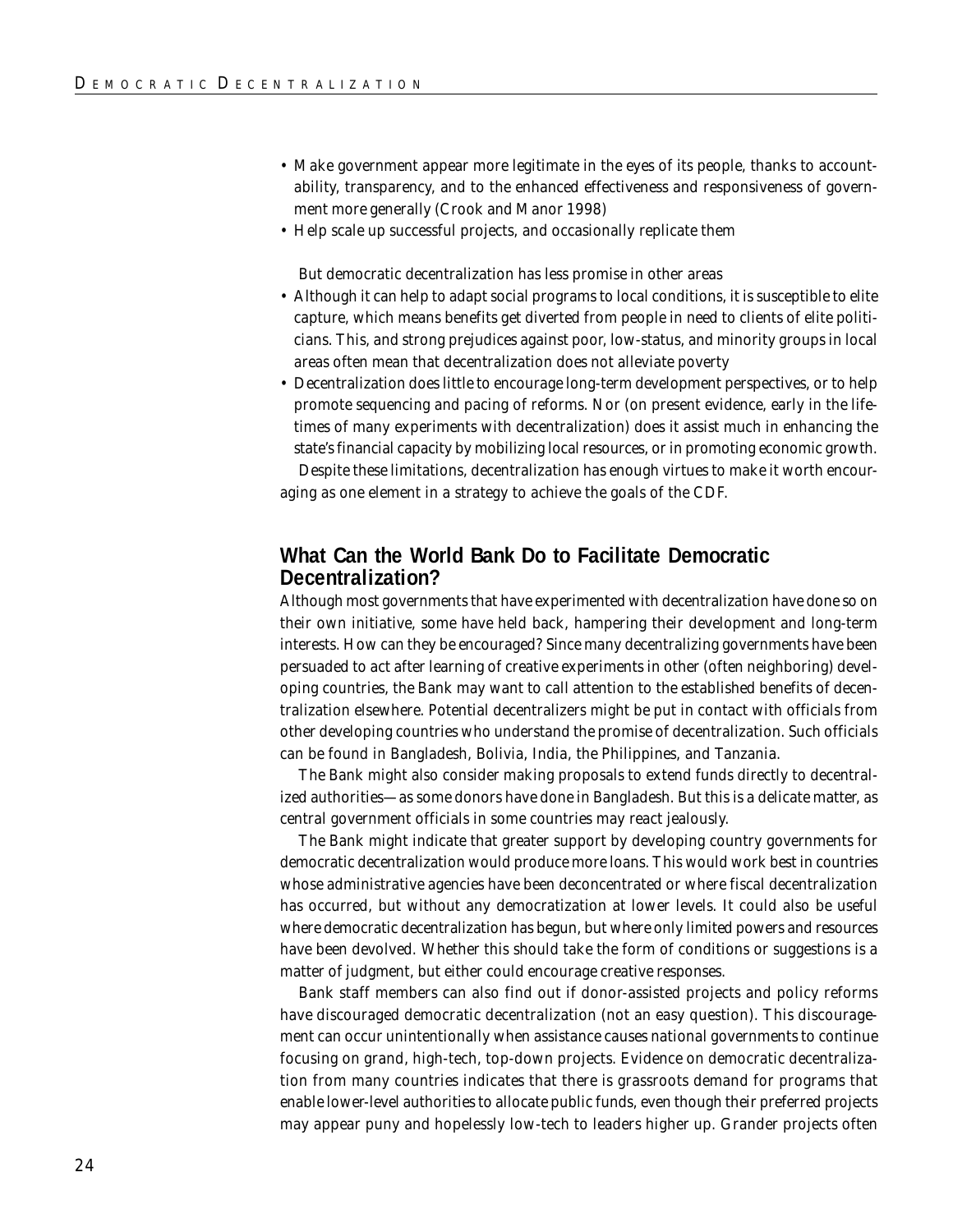distract national governments from this demand and other local needs, such as more voice in the development process, and small but (in the eyes of people at the grassroots level) critically important projects.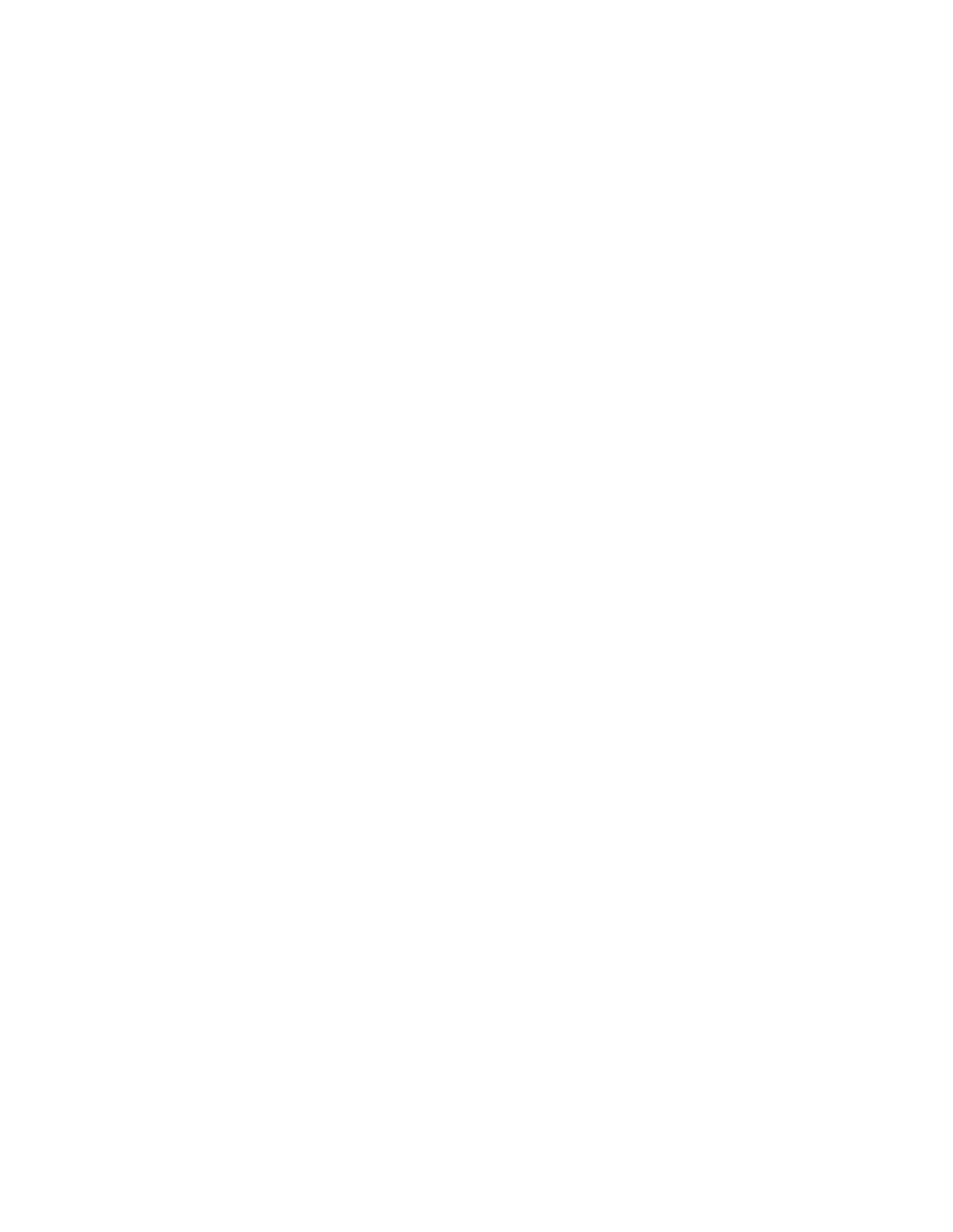## References

- Aziz, A. and D.D. Arnold, eds. 1996. *Decentralised Governance in Asian Countries*. Thousand Oaks, CA: Sage Publications. (Articles on Bangladesh, China, India, Nepal, Philippines, Sri Lanka) SOAS.
- Bahl, R. and J. Linn. 1994. "Fiscal Decentralization and Intergovernmental Transfers in Less-Developed-Countries." *Publius-The Journal of Federalism*, 24(1): 1-19.
- Bennett, R. J., Ed. 1990. *Decentralisation, Local Governments and Markets*. Oxford, UK: Clarendon Press.
- Bird, R. 1994. *Decentralizing Infrastructure: For Good or for Ill.* Working Paper; Background Paper for *World Development Report 1994*. Washington D.C.: The World Bank.
- Bird, R. M. 1990. "Intergovernmental Finance and Local Taxation in Developing Countries: Some Basic Considerations for Reformers." *Public Administration and Development*, 10(3): 277-288.
- Blair, Harry. 1989. *Can Rural Development Be Financed from Below*? Dhaka, Bangladesh, USAID.
- ———. 1995. *Assessing Democratic Decentralization: A Center for Development Information and Evaluation (CDIE) Concept Paper*. Washington, D.C.: United States Agency for International Development.
- Brillantes, Alex B. 1994. "Redemocratization and Decentralization in the Philippines: The Increasing Leadership Roles of Nongovernmental Organizations." *International Review of Administrative Sciences* (December): 575-86.
- Crook, Richard and James Manor. 1998. *Democracy and Decentralization in South Asia and West Africa: Participation, Accountability and Performance.* Cambridge, UK: Cambridge University Press.
- Davey, K. 1994. "Local Resource Generation: Role and Potential." In D. Rothchild, ed., *Strengthening African Local Initiative*. Hamburg: Institut für Afrika Kunde.
- Dillinger, William. 1994. *Decentralization and its Implications for Urban Service Delivery*. Urban Management Program Discussion Paper 16. Washington D.C.: The World Bank.
- Dukesbury, J.M. 1991. *Decentralization and Democratic Pluralism: The Role of Foreign Aid.* Washington D.C.: United States Agency for International Development/CDIE/POA.
- Evers, Yvette. 1994. "Local Institutions and Natural Resource Management in the West African Sahel: Policy and Practice of 'Gestion de Terroir' in the Republic of Mali." Rural Resources, Rural Livelihoods 5. Manchester, UK: Institute for Development Policy and Management.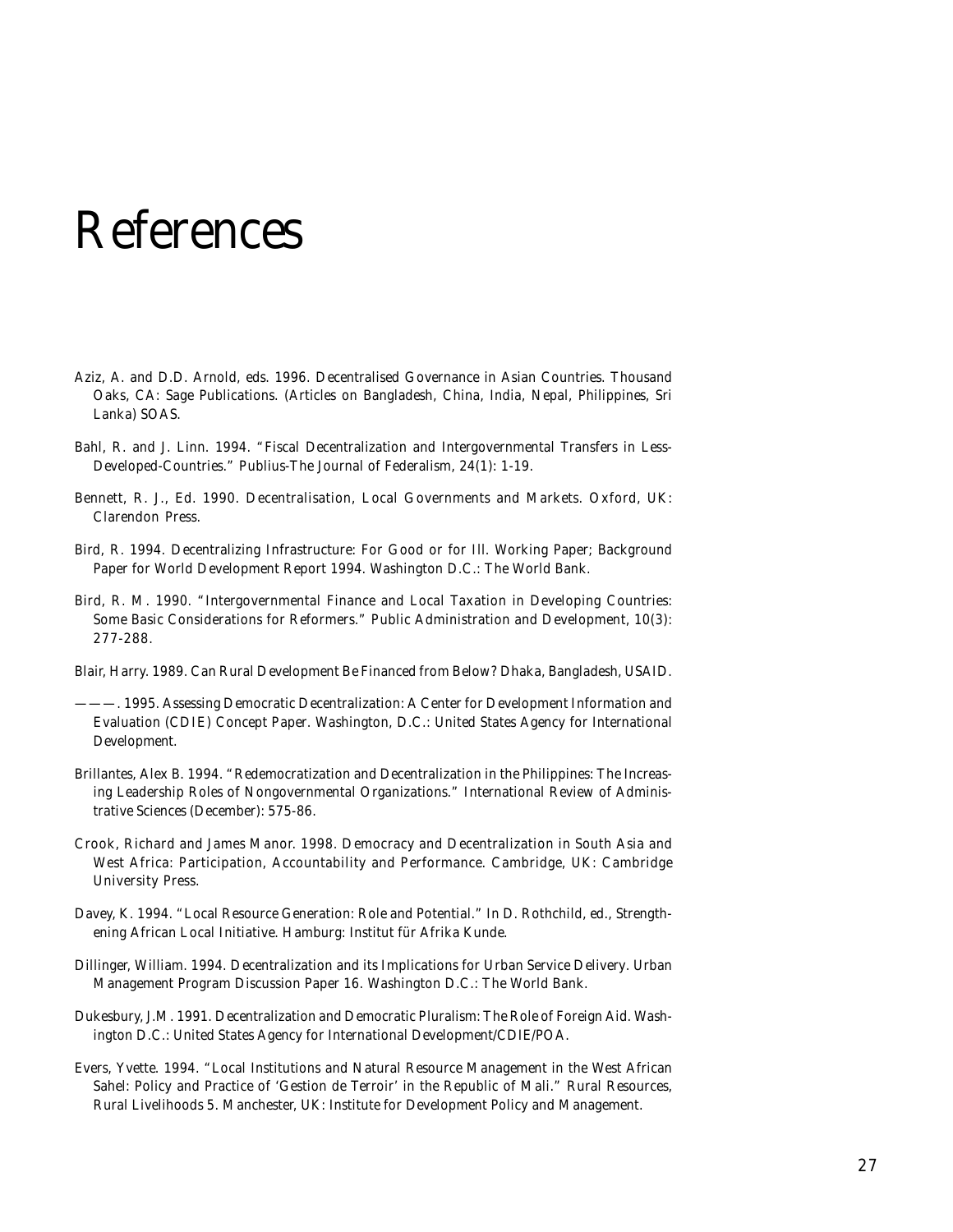- Fabian, Katalin and Jeffrey Straussman. 1994. "Post-Communist Transition of Local Government in Hungary: Managing Emergency Social Aid." *Public Administration and Development* 14: 271-80.
- Fox, J. 1995b. "Governance and Rural Development in Mexico: State Intervention and Public Accountability." *Journal of Development Studies*, 32(1): 1-30.
- Fox, Jonathan. 1994. "Latin America's Emerging Local Politics." *Journal of Democracy* (April): 105-15.
- Gibson, John and Philip Hanson. 1996. "Decentralization and Change in Post-Communist Systems." In John Gibson and Philip Hanson, eds. *Transformation from Below: Local Power and the Political Economy of Post-Communist Transitions.* Cheltenham, UK: Edward Elgar.
- Hessling, G. and B.M. Ba. 1994. "Land Tenure and Resource Management in the Sahel—Regional Synthesis and Summary." Paper presented at the CILSS, OECD, Club du Sahel Regional Conference on Land Tenure and Decentralisation in the Sahel, January, Praia, Cape Verde.
- Kasfir, Nelson. 1993. "Designs and Dilemmas of African Decentralization." In Mawhood, ed., *Local Government in the Third World: Experience of Decentralization in Tropical Africa*, Second edition. Africa Institute of South Africa.
- Leach, Melissa, and Robin Mearns. 1996. *The Lie of the Land: Challenging Received Wisdom on the African Environment*. Oxford and Portsmouth, N.H.: James Currey and Heinemann.
- Manor, James. 1999. *The Political Economy of Democratic Decentralization*. Washington D.C.: The World Bank.
- Mawhood, Philip, ed. 1993. *Local Government in the Third World: Experience of Decentralization in Tropical Africa.* Second edition. Africa Institute of South Africa.
- Narayan, Deepa. 1994. *The Contribution of People's Participation: Evidence from 121 Rural Water Supplies*. United Nations Development Program -World Bank Water and Sanitation Program. Washington D.C.: The World Bank.
- Nickson, R. Andrew. 1995. *Local Government in Latin America*. Boulder and London: Lynne Rienner.
- Ostrom, E., L. Schroeder and S. Wynne. 1993. *Institutional Incentives and Sustainable Development: Infrastructure Policies in Perspective*. San Francisco, CA: Westview Press.
- Painter, Thomas M. 1991. *Approaches to Improving the Use of Natural Resources for Agriculture in Sahelian West Africa.* New York: Agricultural and Natural Resources Unit, CARE International.
- Parker, Andrew. 1995. "Decentralization: The Way Forward for Rural Development?". Policy Research Working Paper 1475. Washington D.C.: The World Bank.
- Paul, S. 1994. *Does Voice Matter? For Public Accountability, Yes*. Washington D.C.: The World Bank.
- Prud'homme, Remy. 1995. "The Dangers of Decentralization." *The World Bank Research Observer*. 10 (August): 210-26.
- Robinson, Marguerite S. 1988. *Local Politics: The Law of the Fishes: Development through Political Change in Medak District, Andhra Pradesh (South India)*. Delhi, New York: Oxford University Press.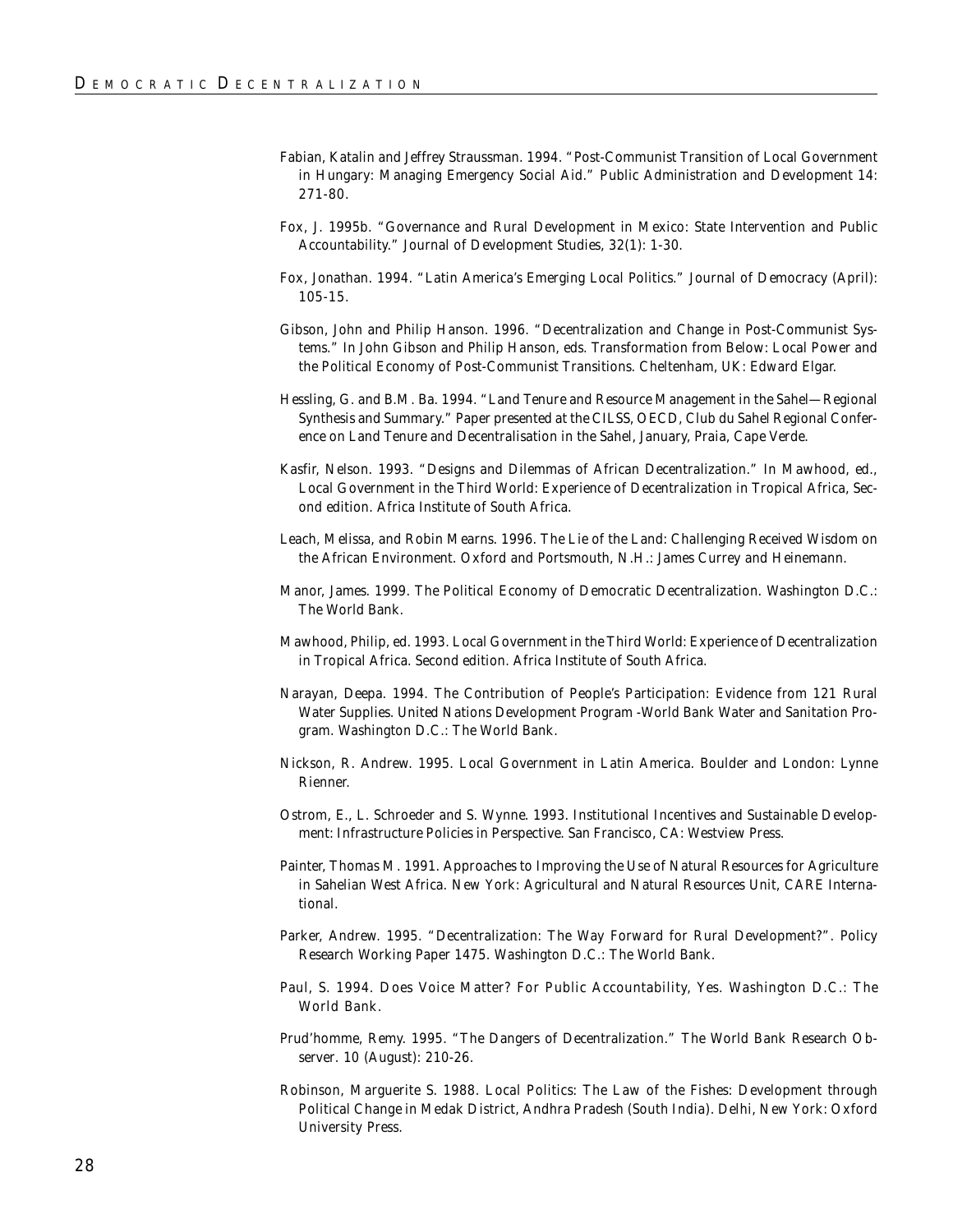- Rondinelli, Dennis. 1981. "Government Decentralization in Comparative Perspective: Theory and Practice in Developing Countries". *International Review of Administrative Sciences*.
- Shah, Anwar. 1996. "Quality of Governance and Fiscal Decentralization: Fine in Theory But What is the Practice?" Washington D.C.: The World Bank.
- Tanzi, Vito. 1996. "Fiscal Federalism and Decentralization: A Review of Some Efficiency and Macroeconomic Aspects." Proceedings of the Annual World Bank Conference on Development Economics, 1995, Washington DC.
- Therkildsen, O. and J. Semboja. 1992. Short Term Resource Mobilization for Recurrent Financing of Rural Local Governments in Tanzania. *World Development, 20*(8): 1101-1113.
- Tordoff, William. 1994. "Decentralisation: Comparative Experience in Commonwealth Africa." *Journal of Modern African Studies*, 32 (December): 555-80.
- United Nations Economic and Social Commission for Asia and the Pacific. 1991. *Fiscal Decentralization and the Mobilization and Use of National Resources for Development: Issues, Experience and Policies in the ESCAP Region*. Bangkok: United Nations Economic and Social Commission for Asia and the Pacific.